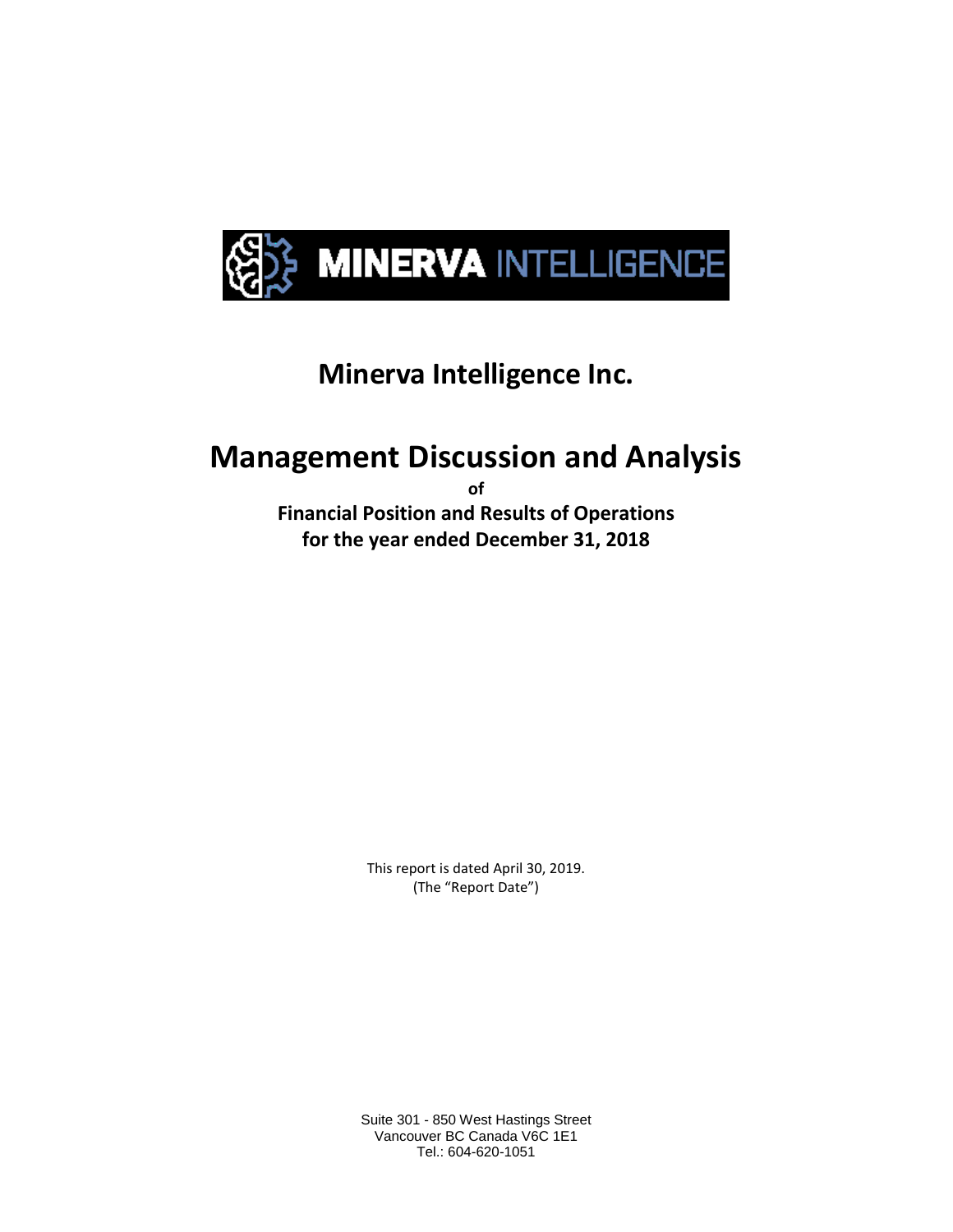#### *Introduction*

The following information should be read in conjunction with the audited financial statements of Minerva Intelligence Inc. ("Minerva" or the "Company") for the year ended December 31, 2018 and 2017.

The financial statements are prepared in accordance with International Financial Reporting Standards ("IFRS").

Note 3 to the audited financial statements at December 31, 2018 describes the Company's significant accounting policies, as well as new accounting pronouncements not yet effective. During the year ended December 31, 2018, the Company's critical accounting estimates and significant accounting policies have remained substantially unchanged.

All amounts presented in this document are stated in Canadian dollars, except where otherwise noted.

#### *Forward Looking Statements*

This Management's Discussion and Analysis ("MD&A") is intended to supplement and complement the audited financial statements as of December 31, 2018 and 2017 and notes thereto (the "Financial Statements"). Readers are encouraged to review these Financial Statements in conjunction with a review of this MD&A. Certain notes to the Financial Statements are specifically referred to herein, and such notes are incorporated by reference herein. Forward-looking statements are subject to known and unknown risks, uncertainties and other factors that may cause actual results to differ materially from those implied by the forward-looking statements. These forward-looking statements are based on, but not limited to, material assumptions including: Company performance; the ability of the Company to successfully execute on its growth and new business strategies, including attracting new clients; the demand for its products continuing to increase; stable currency valuations; a sufficiently stable and healthy global economic environment; and other expectations, intentions and plans contained in this MD&A that are not historical fact. When used in this MD&A, the words "plan," "expect," "believe," and similar expressions generally identify forward-looking statements. These statements reflect current expectations. They are subject to a number of risks and uncertainties, including, but not limited to, changes in technology and general market conditions. In light of the many risks and uncertainties, readers should understand that the Company cannot offer assurance that the forwardlooking statements contained in this analysis will be realized. **Readers are cautioned not to place undue reliance on these forward-looking statements, which speak only as of the date the statements were made, and readers are advised to consider such forward-looking statements in light of the risks as set forth below.**

## *Corporate Overview and Description of Business*

Minerva is a private company incorporated under the Ontario *Business Corporations Act* on May 17, 2017. On April 23, 2019 the Company was continued into British Columbia from Ontario. Minerva does not have any affiliates, associates or subsidiaries. The head office of Minerva is located at Suite 301, 850 West Hastings Street, Vancouver, British Columbia V6C 1E1. The registered office of Minerva is located at 2900 - 595 Burrard Street, Vancouver, B.C. V7X 1J5.

Minerva was incorporated for the purpose of acquiring artificial intelligence (AI) software previously developed and tested over a period of 17 years by Georeference Online Ltd. ("**Georeference**"). Georeference had developed a number of products and decided to pursue other business interests. Accordingly, Minerva purchased the AI software in July 2017.

The co-founders of Georeference, Professor David Poole and Mr. Clinton Smyth are now Chief Software Architect and CEO of Minerva, respectively.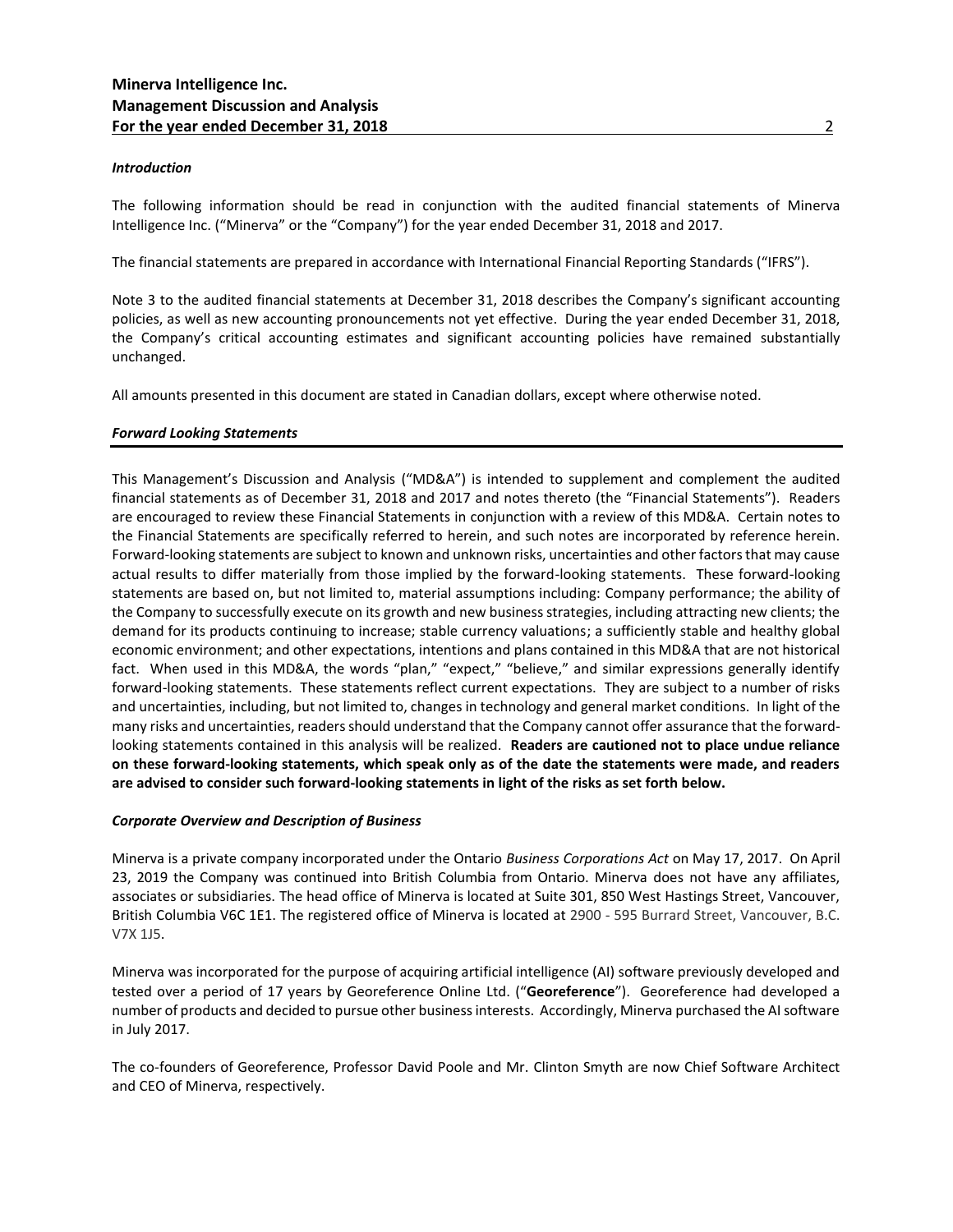Minerva has re-engineered the software acquired from Georeference to take advantage of recent developments in various related software technologies. Since incorporation, Minerva has also developed in-house expertise in augmented reality (as a platform for evaluation and delivery of exploration targets in 3D), updated taxonomies used in knowledge representation, begun development of new geoscience software applications and assembled a team of software and earth science professionals knowledgeable in the technologies it uses.

## *Amalgamation with Two Owls Ventures Corp.*

On April 22, 2019, the shareholders of the Company approved the agreement (the "Agreement") with Two Owls Ventures Corp. ("Two Owls") whereby Two Owls acquired all of the issued and outstanding shares of the Company (the "Transaction").

On April 23, 2019 the Company was continued into British Columbia from Ontario.

On April 24, 2019 the Supreme Court of British Columbia granted the final order to allow the completion of the Transaction.

The Transaction is structured as a three-cornered amalgamation whereby the Company will amalgamate with a newly formed subsidiary of Two Owls to complete the Transaction. After completing the Transaction, Two Owls will change its name to "Minerva Intelligence Inc." and the former Minerva Intelligence Inc. will change its name to Minerva Intelligence (Canada) Inc.

Under the terms of the Agreement, Two Owls will issue 38,575,005 common shares to the shareholders of the Company, and 1,950,000 share purchase options to current option holders of the Company, reflecting a five (5) new post-consolidation Two Owls shares for one (1) share of the Company. Two Owls will complete a consolidation of its common shares at a ratio of two (2) existing common shares for one (1) post-consolidation common share (the "Consolidation") immediately prior to and as a condition of the closing of the Transaction. Following the Consolidation, Two Owls will have 3,100,000 common shares outstanding and 510,000 stock options outstanding with an exercise price of \$0.20. A finder's fee of 1 million shares will be issued.

The Company expects that the transaction will be completed in the near future.

## *Description of the Business*

Minerva's objective is to develop and market AI software products and services. In particular, Minerva aims to bring the benefits of AI technology to industries dependent on reasoning with complex technical and scientific data, and to the general public.

Minerva's proprietary AI platform, which is referred to as the MMI™ system (the "**MMI™ system**" or the "**Software**") consists of the AI software acquired from Georeference, as enhanced and re-engineered by Minerva. The Software combines human domain expertise (e.g., mineral exploration or natural hazard models) with information from public and private databases in a cognitive computer reasoning system to carry out complex tasks faster and more thoroughly than can be done by human beings. Knowledge engineering, logic programming and reasoning with uncertainty are key elements of Minerva's Software.

Minerva's MMI™ system has been developed to function in multiple diverse problem domains. In each domain in which it is deployed, a key element of its effective operation is the domain knowledge base and models deployed alongside the available voluminous and otherwise unwieldy data to which such knowledge base and models are applied. For this reason, Minerva gives its systems different names for the different domains within which it is deployed.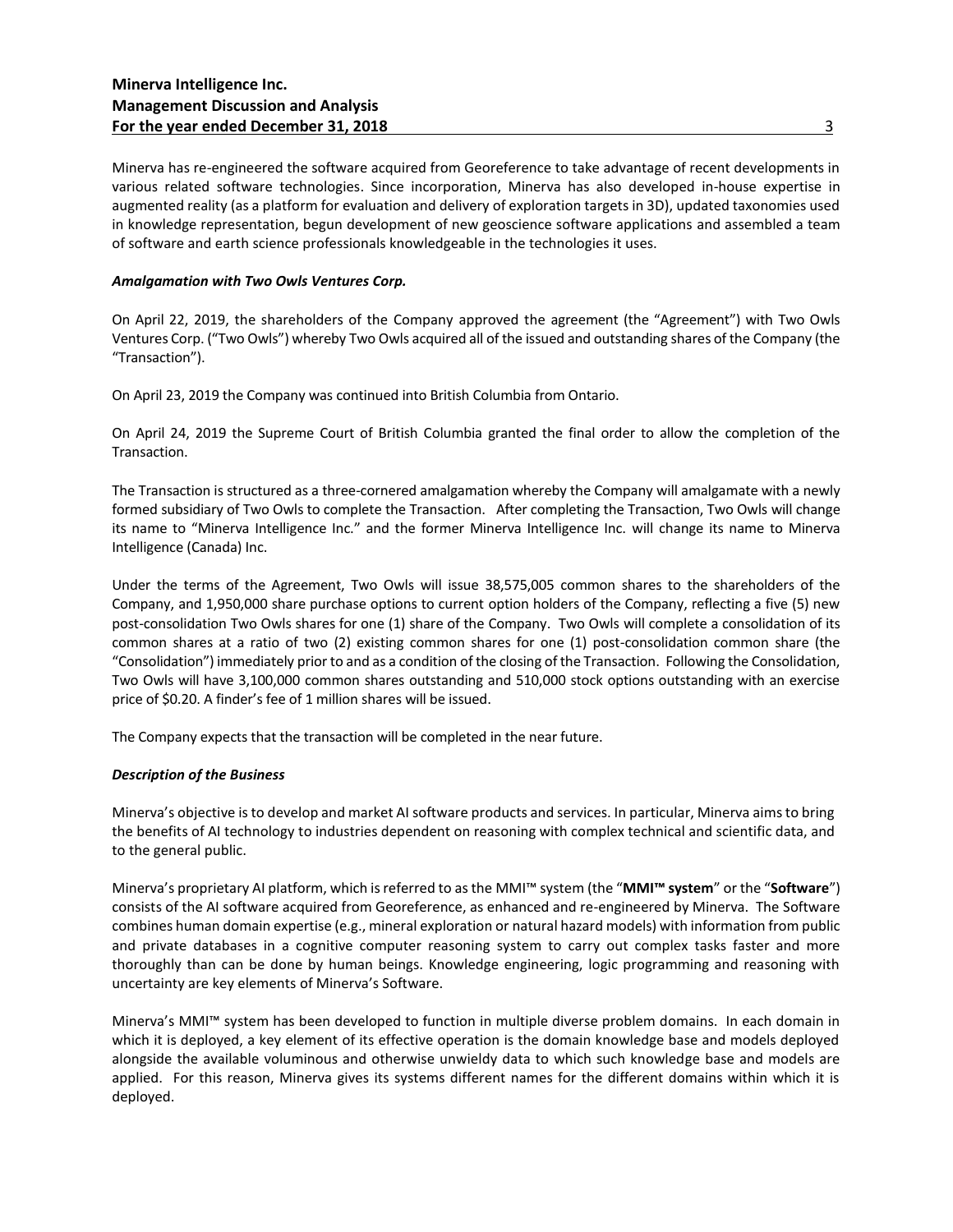The principal existing products are:

- MineMatch®: identifies mineral exploration targets in exploration data sets which are too vast and complex for humans to effectively evaluate.
- HazardMatch™: identifies and evaluates landslide hazards. Management believes that this product has potential applications in additional areas having similar requirements, such as flooding.
- MetMatch™: identifies and manipulates data in a metallurgical context.
- MinSem: semantics platform to provide interoperability between digital assets, such as exploration, mining, metallurgical and environmental data.

Minerva initially applied its technology to minerals exploration due to its extensive knowledge-base in geology created over the past decade; however, the Software is equally applicable to other industries with complex problem domains, such as environmental protection, geohazards, land use planning, insurance and healthcare. The Software also has potential applications with respect to the European Union's ten-year INSPIRE initiative. See *"Principal Products"* below.

While companies may invest in their own AI technology, Minerva believes that there will be significant growth in Artificial Intelligence Software-as-a-Service (AI-SaaS) over the next decade. Due to relatively limited and unique datasets and scarce AI talent, it is unlikely that a large number of enterprises will build their own proprietary reasoners. Instead AI service providers, such as Minerva, will emerge with the necessary AI expertise and domain specific knowledge base to provide value-added AI services.

At this time, Minerva's revenue comes from providing AI consulting services based on use of the MMI™ system; however, Minerva aims to be principally an AI SaaS provider in two to three years with the majority of its revenue being generated by licensing use of the MMI™ system.

In relation to the minerals exploration industry, Minerva may also include in its consulting contracts provisions for a royalty and/or a cash bonus payment upon a successful discovery.

## *Principal Products*

## *MineMatch®*

Minerva intends to apply its MineMatch® system (part of the MMI™ system) as a software service for enhancing the success rate of minerals exploration.

Minerva believes there is a large market opportunity for the application of artificial intelligence to mineral exploration. Mineral exploration is getting harder as much of the world has already been surveyed and fewer deposits are economically recoverable. Mining exploration spending peaked in 2012 at US\$21.5 billion and 2016 marked the fourth consecutive year of declining exploration expenditures. While global exploration spending rose to an estimated US\$8.4 billion in 2017 from US\$7.3 billion in 2016, it was still only approximately 40% of what it was at its peak.<sup>1</sup>

In mineral exploration, there is only a 5% success rate in brownfield exploration, and a smaller 0.5% success rate in greenfield exploration. This is compared to oil & gas exploration, which makes greater use of computer modeling and where there is an 88% success rate. Even in the most challenging deep-water environments, there is still a 40% success rate in oil and gas exploration.

 $\overline{\phantom{a}}$ <sup>1</sup> S&P Global Market Intelligence, World Exploration Trends, July 2018.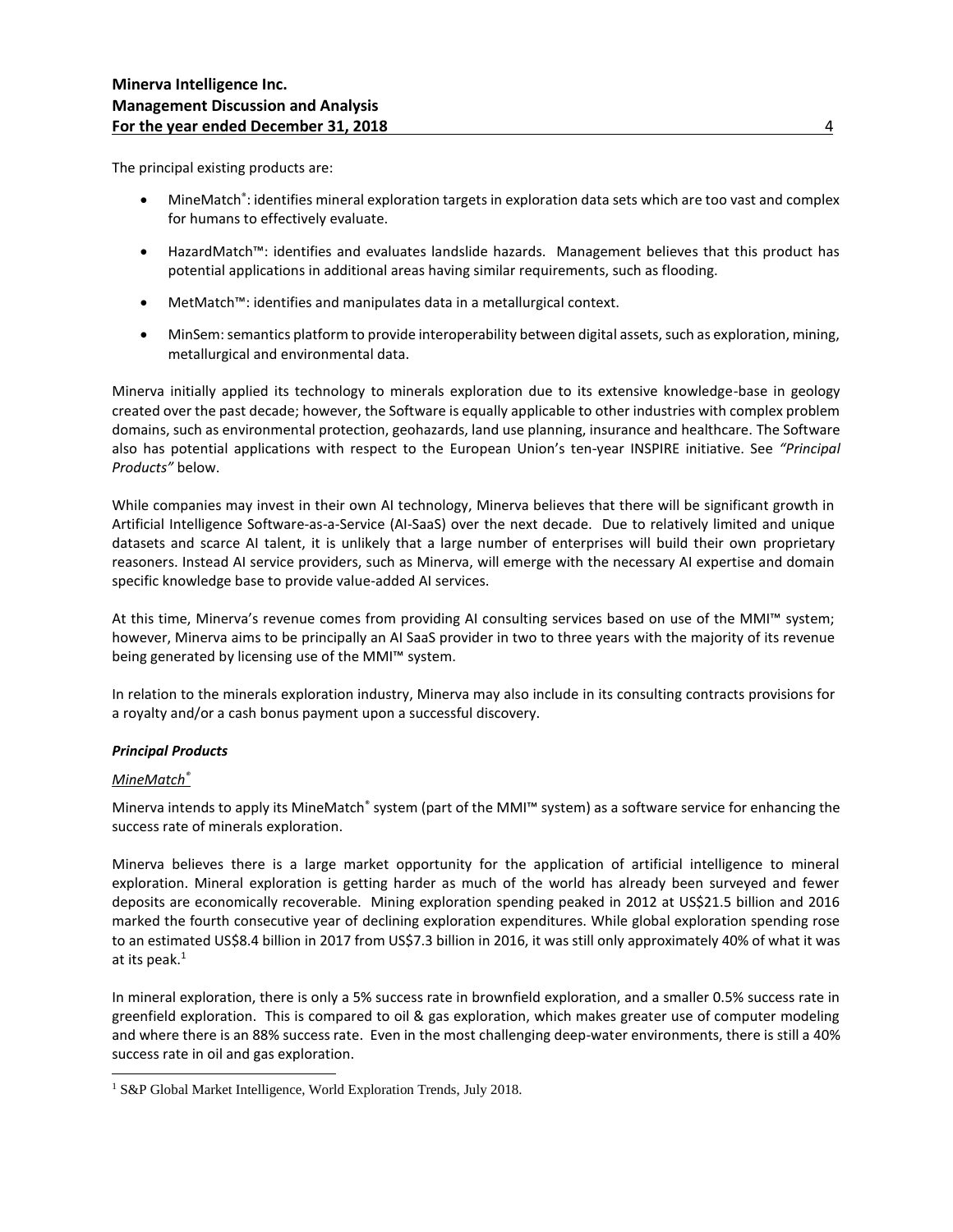While a significant amount of capital has been spent on collecting exploration data over the years, it has led to databases that are too vast and complex for geologists to effectively evaluate. At the same time there is not enough data characterizing existing mineral deposits for machine learning techniques to be broadly successful. Mineral deposits are rare and complex with many different attributes.

Minerva's MineMatch® system addresses both discovery difficulty and data volume problems. Minerva optimizes mineral deposit discovery by combining proprietary and open source AI technologies with other modern technologies such as augmented reality, and with proven legacy technologies such as geological modelling. This optimum combination of AI technologies allows Minerva to find the best locations at which to conduct exploration, to explain why each location was identified, and to provide advice on what additional exploration information to look for at such locations.

The principal market for Minerva's MineMatch® system lies with mineral exploration companies and institutions, both governmental and non-governmental, that promote minerals exploration, such as geological surveys and the World Bank. Minerva markets its services to these entities primarily through trade booths at conferences, and by maintaining a profile in industry journals.

The latest version of the MineMatch® system was tested during 2018, and has been marketed as a fully operational product since September 2018.

## *HazardMatch™*

Geohazards need to be better understood so that risk can be accurately assessed and protection or mitigation measures put in place. Geohazards maps are increasingly being developed based on reasoning from features identified in LIDAR (Light Detection and Ranging) and other remote sensing data. Minerva is developing AI based solutions which reason with complex technical data sets – seeking solutions for geohazards such as landslides, floods and wildfires. Minerva's MMI™ system, which adheres to data and terminology standards for auditing and explainability purposes, is ideally suited to geohazard mapping.

HazardMatch™ is based on the product of the same name that was purchased by Minerva in 2017 from Georeference and is currently being re-engineered by Minerva. HazardMatch™ was demonstrated at the European Geosciences Union (EGU) General Assembly in Vienna in April 2019 raising interest in both academic and industry sectors.

Minerva has already successfully produced landslide susceptibility maps, which provided results with high accuracy in British Columbia.

Minerva's Landslide AI-SaaS product will be a version of the HazardMatch™ system which incorporates real-time and short-term historical information such as rainfall and seismic activity which can affect the scale of a hazard. Minerva's landslide hazard mapping capabilities are demonstrated in the Sea to Sky hazards website.

## [\(https://www.minervageohazards.com/\)](https://www.minervageohazards.com/).

Minerva also intends to develop a Flooding AI-SaaS product, which will be an Internet-based flash flood hazard mapping system which incorporates short-term historical and predicted rainfall information, as well as real-time surface-topography-change information, if available.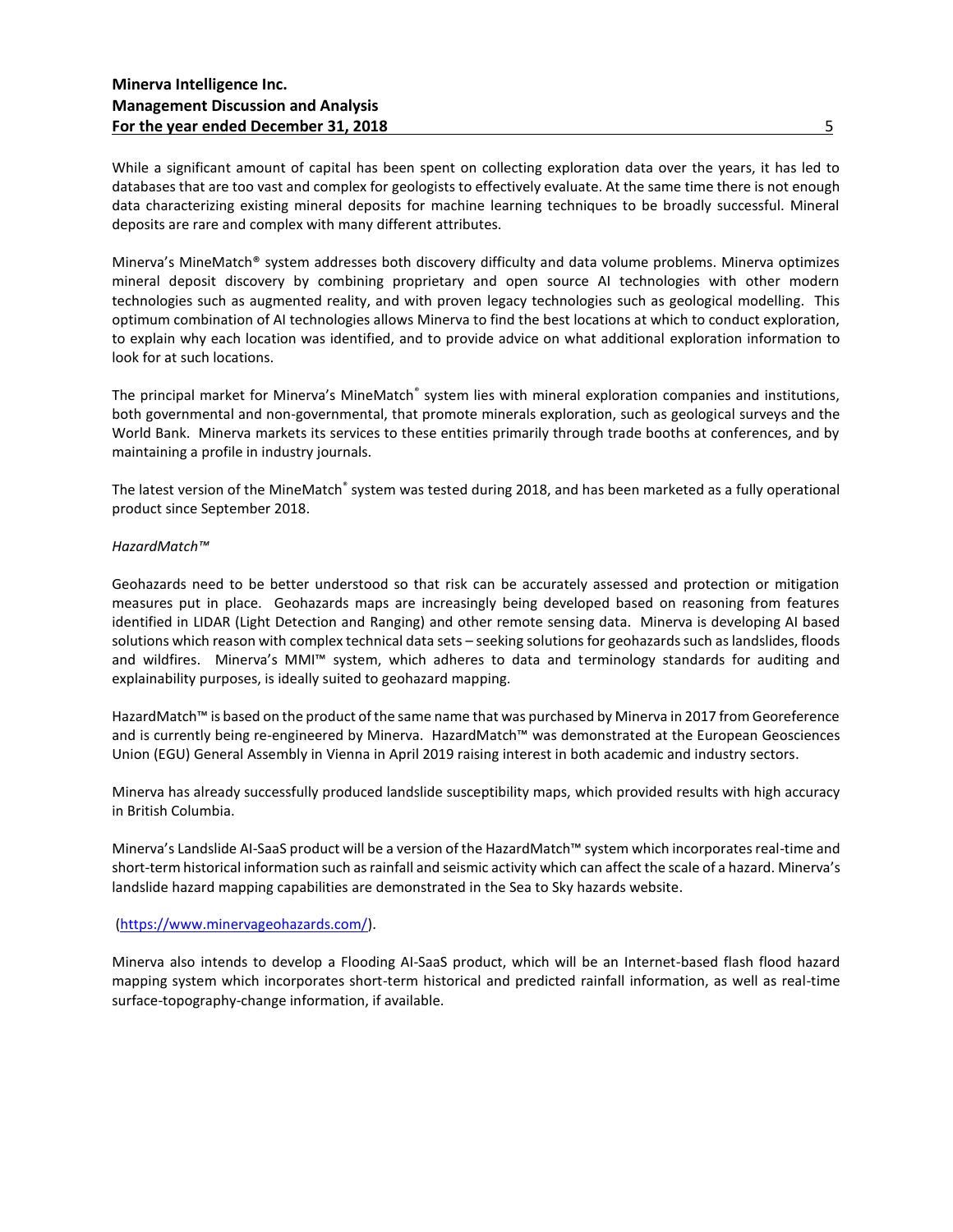## *MetMatch™*

MetMatch™ is a version of MineMatch® adapted to assist metallurgists to rapidly determine the best method of metallurgically extracting metals from newly-discovered mineral deposits.

An essential aspect of metallurgical assessment is the comparison of ore characteristics with known classes of deposits, or with a range of unique ores exhibiting specific metallurgical characteristics, for the purpose of quickly identifying relevant metallurgical processes. MineMatch®, dealing with many of the metallurgical parameters of ores, offers a framework within which to compare ore types with metallurgical processes. Once matching ore types are identified, the metallurgist is able to go to the literature describing the metallurgical process or plant design used to treat that ore, potentially saving large amounts of research expenditure. Much of this literature is in the public domain because of the demands of Canada's National Instrument 43-101 legislation that prescribes standards of disclosure for mineral projects and requires public mining companies to publish details of their proposed metallurgical processes in their feasibility studies.

#### *MinSem*

MinSem will be an AI semantics platform customized for management of medium to large mining companies' digital knowledge assets, such as their exploration and mining data. This platform will address the need within mining companies to achieve interoperability between their exploration, mining, metallurgical and environmental remediation knowledge assets, which is achievable only through implementation of semantic standards, the latter being a field within which Minerva has specialist expertise.

MinSem Lite will be a scaled-down version of MinSem which addresses the knowledge-management needs of minerals exploration companies which are not engaged in mining, and hence do not invest heavily in mining, metallurgical and environmental assets.

Both platforms will allow companies to use related semantics-based AI systems, such as those provided by Minerva, to greater effect.

#### *INSPIRE*

While initially focused on applying AI to minerals exploration, Minerva is in the process of applying its Software in environmental protection, land-use planning and related insurance industries in the European Union (EU).

INSPIRE is the legislated standardization of mapping data within the EU pertaining to 34 spatial themes with each theme having multiple specified "code lists" of words which are permitted for use. Many of these "code lists" are complex and hierarchical. All future spatial data provided by public agencies in Europe will be INSPIRE compliant.

Under its ten-year-long INSPIRE initiative, the EU recently legislated that standardized vocabularies and data formats be used in 34 categories of municipal, provincial and national maps, which makes those maps highly amenable to value-add applications powered by AI application. Standardized vocabularies incorporate complex hierarchies which require sophisticated semantic reasoning to yield useful results when the maps are used to achieve various industrial and social objectives. Three of the more complex taxonomies embedded in the INSPIRE standards relate to geology, with which Minerva is already very familiar, and to land use and land cover, which Minerva has already begun embedding into its taxonomic reasoning system.

Minerva is well positioned to compete in this market because its technology is tightly-aligned, for auditing and explainability purposes, with adhering to data and terminology standards. Minerva is working with a number of the INSPIRE committees responsible for creating the standards for the data and is contributing to its improvement by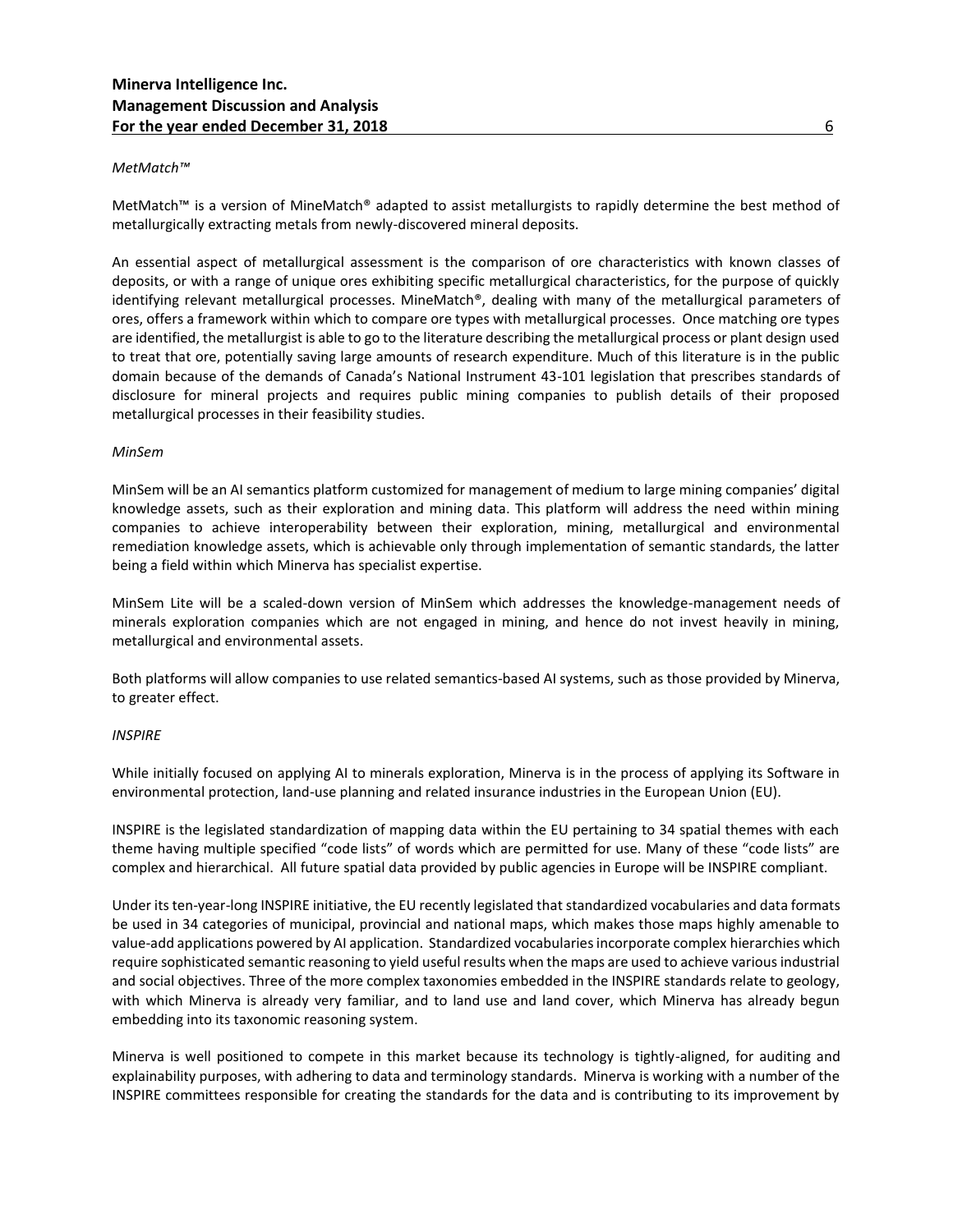identifying problems in the standards when the data is of insufficient quality for use with Minerva's technology. An industry is also developing around bringing many pre-2017 EU maps into compliance with the INSPIRE standard.

Minerva completed a demonstration version of its first mapping application based on INSPIRE standards in September 2018, and plans to have a commercial version available late in the second quarter of 2019.

All staff necessary for development of this application are already in the employ of Minerva. No research and development in this regard will be contracted out, and Minerva has sufficient funds to complete the application's commercial development.

## *Future Applications*

One of the key elements of Minerva's AI Software is the powerful logical structure it applies to the terms with which it reasons, incorporating, when appropriate, taxonomies defined strictly according to the Aristotelian principles described in two books on AI co-authored by Professor David Poole, Minerva's Chief Software Architect. Without reference to such taxonomies, it is very difficult to engineer AI applications which emulate intelligent reasoning as it would be carried out by a human expert.

The healthcare industry, and the medical science upon which it is built, is replete with hundreds of taxonomies, many of them very complex. Currently the healthcare industry is investing millions of dollars in developing "Cognitive Expert Advisor" AI-based systems to assist healthcare professionals and laymen alike to effectively address healthcare challenges in an environment of mass data collection.

Minerva believes that its unique taxonomically-empowered approach to cognitive computing will enable it to enter this market with significant commercial success by finding parties to partner with who have large medical knowledge bases, but who are without the appropriate AI framework within which to leverage that knowledge into cognitive expert advisor systems.

Consequently, once Minerva has proven its technology in the arenas of minerals exploration, geohazards and EU mapping-related applications it plans to seek partners with which to develop applications in healthcare.

Minerva management is also of the opinion that the Software provides multiple further opportunities to develop additional products, including but not limited to further enhancements of its existing Software. The development of additional products is dependent on establishing a market opportunity, finding appropriate partners, and obtaining any specific resources required in the specific market.

One area that Minerva is exploring is building applications for the general public that use open source data to make informed decisions or recommendations based on their surroundings. Given the growth in data coming from satellites and connected devices as part of the internet of things (IoT) and the low storage costs and accessibility offered through cloud services, there are now vast data sets held by public bodies and large companies that anyone can access. Minerva intends to apply its AI expertise to these open data sources to develop an AI SaaS application for use by the general public, which produces meaningful maps (either in 2D or 3D) which are not available anywhere else and provide information to make informed decisions on his/her surroundings.

While management intends to explore any reasonable opportunity, there is no assurance that additional products will be successfully developed and marketed.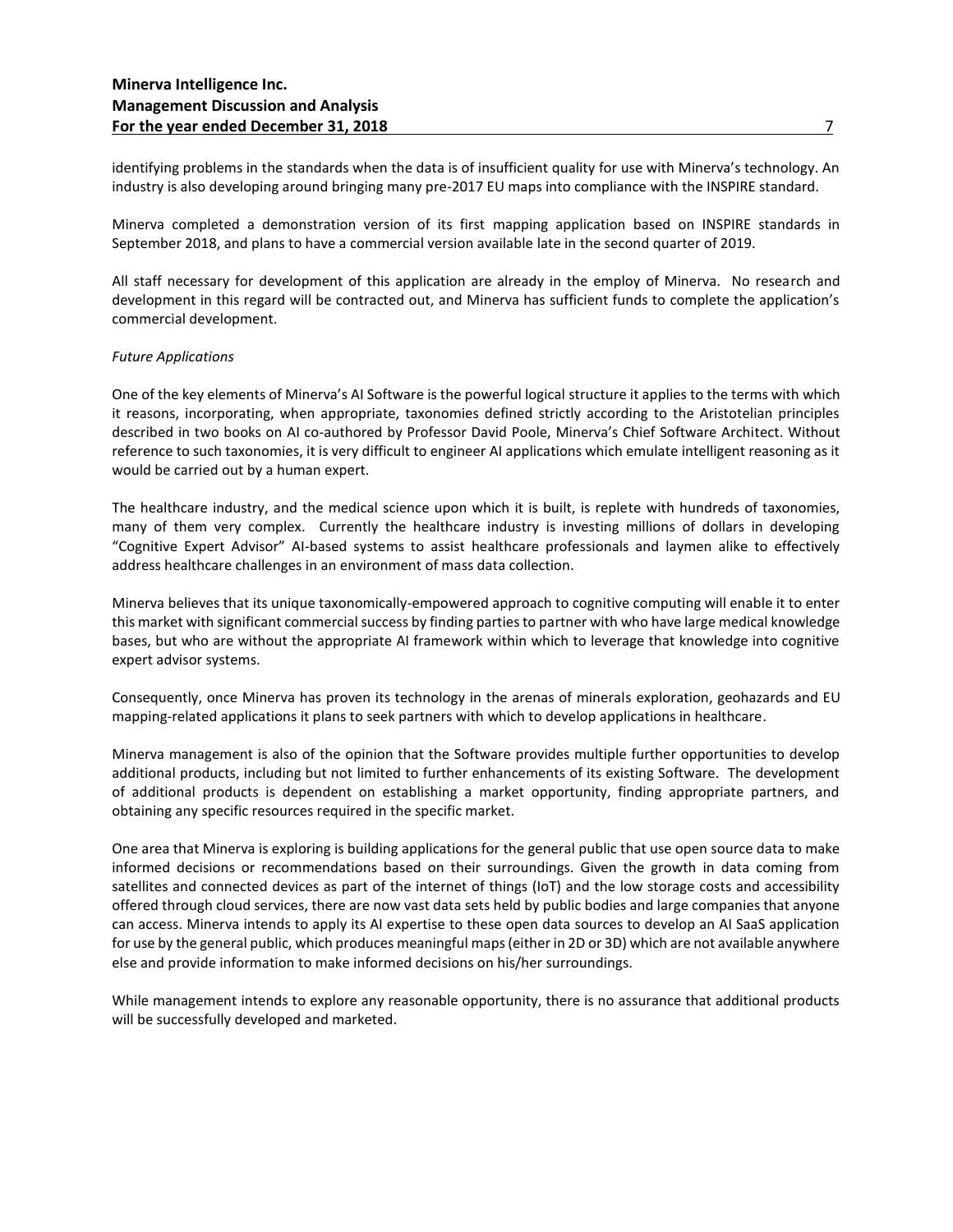## *Operations*

Minerva conducts its operations using a combination of full and part-time employees, supplemented by independent contractors where additional part-time, short term, or specialized services are required.

Minerva currently employs three software engineers to carry out coding of the MMI™ System, as well as a GIS (geographic information system) Analyst and a GIS/Augmented Reality Developer. The system is planned and designed by Minerva's CEO, as supported by Minerva's Chief Software Architect, the three software engineers and Minerva's GIS and Augmented Reality professionals.

Semantic aspects of Minerva's knowledge engineering tasks are researched and developed by Minerva's CEO and its Chief Technical Officer, Semantics, and the Section Head of the Economic geology department.

Geological knowledge expressed within the MineMatch® system is researched and developed by Minerva's CEO, its Chief Technical Officer, Economic Geology Section Head, and by three expert advisors in the fields of mineral deposit models, geophysics and structural geology.

Geological knowledge expressed within the HazardMatch system is researched and developed by Minerva's CEO, its Chief Technical Officer, its Senior Geohazard Geologist (PhD in landslides), and by one expert advisor in the fields of natural hazards and geomorphology. Client projects focused on minerals exploration are carried out by Minerva's geologists.

Application of the MMI™ System to INSPIRE mapping in the EU is led by Minerva's CEO and GIS staff (one a graduate in geography, the other a graduate in environmental science) and coded by Minerva's software engineers.

Over the past year Minerva has developed skills and software to visualize geological datasets in Augmented Reality. Using both mobile and Microsoft Hololens hardware, the Geospatial department has and continues to utilize this development work to create custom applications for both companies and public institutions.

The R & D development team is based in Vancouver, British Columbia. The team's responsibilities include product management, software development and quality assurance. The product development team's focus is on adding new features, enhancements and capabilities.

The principal operating office of Minerva is located in Vancouver, British Columbia. Management is of the opinion that the current facilities are sufficient for the current needs of Minerva, and that suitable additional or substitute space will be available, if, as and when needed to accommodate planned expansions of our operations.

## *Market*

 $\overline{a}$ 

The market for AI applications is expected to see strong growth in almost all industrial sectors over the next ten years. According to the International Data Corporation (IDC), worldwide spending on cognitive and AI systems will reach US\$77.6 billion in 2022, more than three times the US\$24 billion forecast for 2018. The compound annual growth rate (CAGR) for the 2017-2022 forecast period is projected to be 37.3%. Software is expected to be both the largest and fastest growing technology category during the forecast period, representing around 40% of all cognitive/AI spending with a five-year CAGR of 43.1%.2

<sup>&</sup>lt;sup>2</sup> IDC, "Worldwide Spending on Cognitive and Artificial Intelligence," September 2018.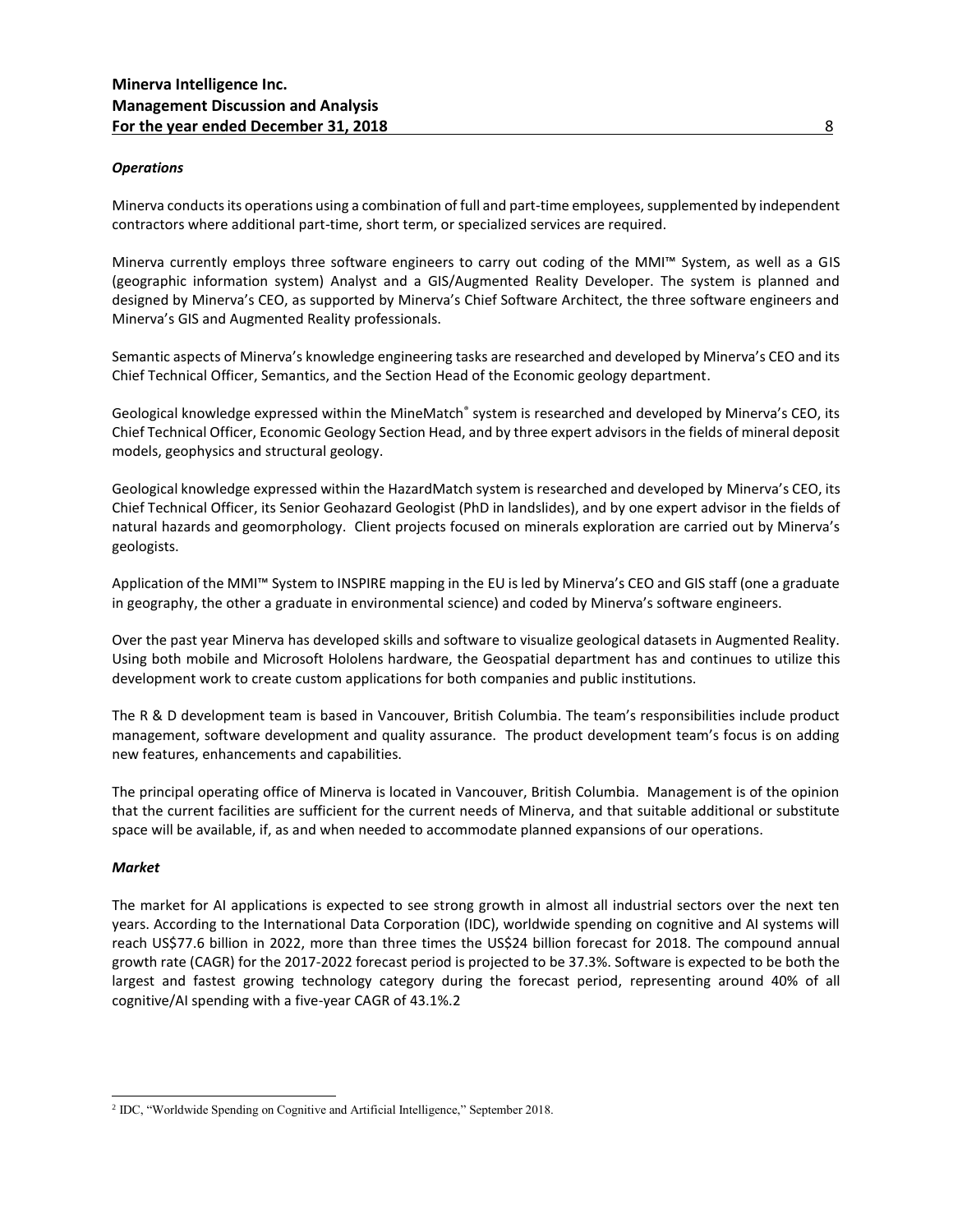## *Marketing Plans and Strategies*

Minerva's objective is to develop and market AI software products and services. Minerva intends to generate new leads, progress sales opportunities and build brand awareness through our marketing programs. Specifically, Minerva intends to:

- (i) complete the development of its product offerings for minerals exploration, mining and processing, namely: MineMatch®, MetMatch™, and MinSem;
- (ii) complete the development of HazardMatch™ for use in the geohazards and flood insurance industries;
- (iii) release and market its AI SaaS products as they are completed; and
- (iv) expand its AI business to other industries, such as INSPIRE-mapping, environmental protection, land use planning and insurance.

The Software is intended to be sold worldwide primarily through direct sales rather than using third-party resellers. The market sales model includes an inside sales team that prequalifies marketing leads and generates new opportunities for a direct sales team. Educating consumers about the advantages of Minerva's products is a primary objective.

Over the longer-term, Minerva also intends to develop AI SaaS applications based on open source data that can be used by the general public.

Minerva plans to establish a market presence within the minerals, land use and environmental industries via direct marketing, conference attendance, industry publications, advertising, etc. Minerva intends to expand its network and establish strategic relationships that are mutually beneficial which will also allow Minerva to expand by future acquisition and/or partnership opportunities, including new technologies that may complement its Business.

Minerva currently markets its services primarily through trade booths at conferences, and by maintaining a profile in industry journals. Minerva recently hired a Marketing Manager and intends to continue to expand its marketing/business development team as it completes development of new products. The Company is also considering setting up an office in Germany to assist with its marketing efforts in Europe.

## *Competitive Conditions*

While both semantic networks and probabilistic reasoning are mature fields of research in their own right, little research has been carried out on combining them, and no other known commercial applications have built on such a combination, other than that done by Minerva.

The known principal competitors to Minerva's services are Beak Consultants GmbH and their Advangeo system, GoldSpot Discoveries Inc., Earth AI Operations Australia Pty Ltd, Azimut Exploration Inc., Mira Geosciences Ltd., Albert Mining, OreFox, and IBM/Goldcorp's Watson for mining. The approaches of these companies vary; however, they are all broadly aligned under supervised and semi-supervised machine learning methods and are focused on the minerals exploration industry. As of the date of this report, management is of the opinion that none of these companies utilize semantic AI or ontologies to any significant degree, or in a manner similar to the approach taken by the Company.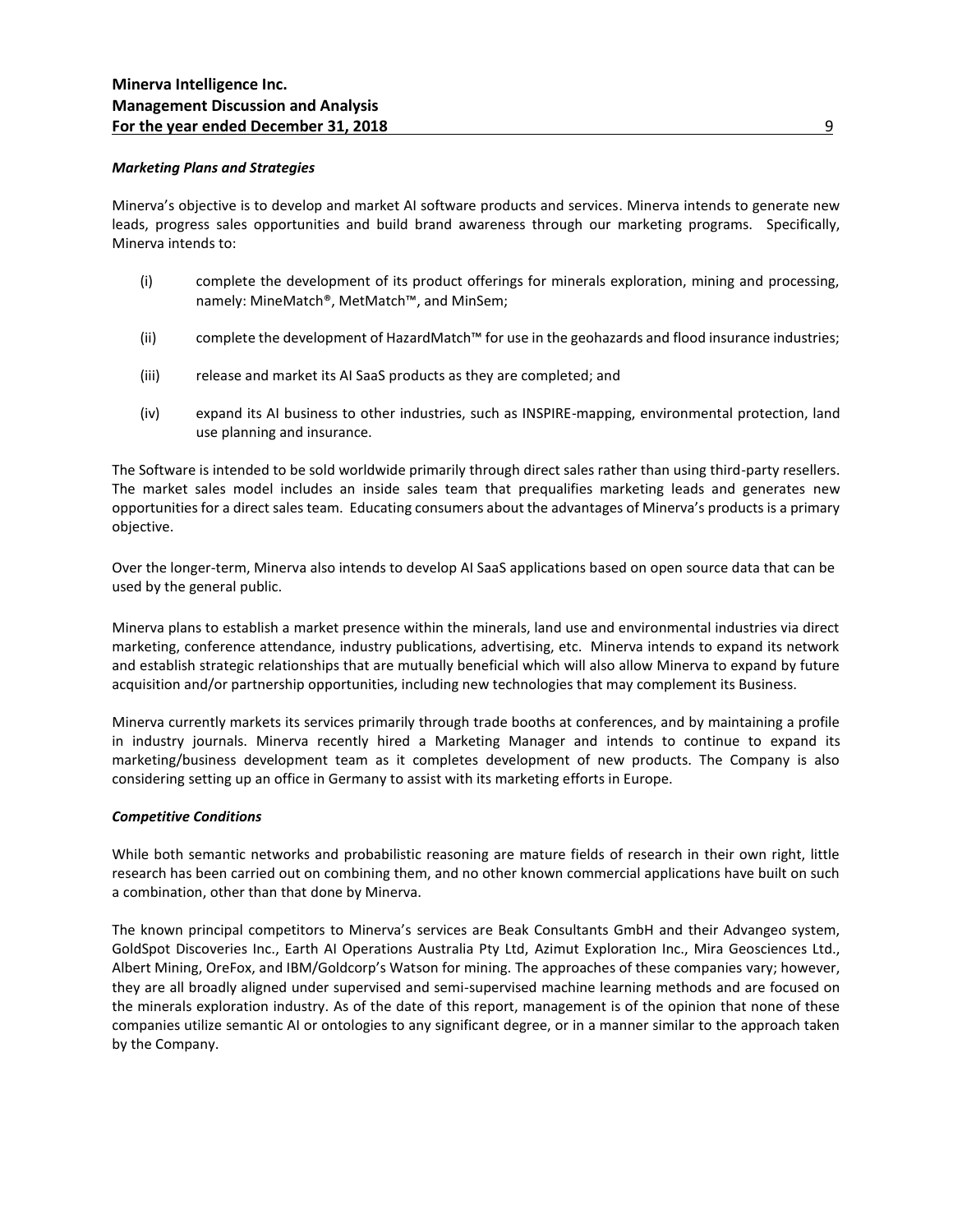Minerva differs from these competitors in that it operates on the premises that (a) not enough mineral deposits have been found to adequately train machine learning algorithms and that (b) human intelligence expressed within computers will achieve better success rates overall than machine learning alone.

Minerva has the additional advantage that its MMI™ system can apply knowledge bases within multiple industries to solving problems in those respective industries. It is therefore not tied to developing products only for the exploration industry. Accordingly, Minerva believes that its competitors which are solely focused on minerals exploration will be limited in their growth. Minerva, on the other hand, has an opportunity to grow its business by marketing its AI technology across multiple industries.

Minerva intends to distinguish itself from other AI technology companies by addressing two limitations often found in AI applications today – lack of explainability and reliance on large labeled data sets to provide training sets. While key components of Minerva's MMI™ system, such as semantic networks and probabilistic reasoning, have been used for decades there has been little research on their use in combination. Minerva believes it has created the only known commercial application built on such a combination.

## *Intellectual Property*

Minerva's proprietary AI platform, which is referred to as the MMI™ system, consists of the AI software acquired from Georeference as enhanced and re-engineered by Minerva. The MMI™ system combines proprietary and open source AI technologies with other modern technologies such as augmented reality.

In accordance with industry practice, Minerva protects its proprietary rights through a combination of copyright, trade-mark, trade secret laws and contractual provisions. The source code for its Software is protected under Canadian and applicable international copyright laws. Minerva intends to license its Software pursuant to agreements that impose restrictions on customers' ability to use the technology, such as prohibiting reverse engineering, limiting the use of software copies and restricting access and use of source code. Minerva also seeks to avoid disclosure of intellectual property and proprietary information by requiring employees and consultants to execute non-disclosure and assignment of intellectual property agreements. Such agreements require employees and consultants to assign to Minerva all intellectual property developed in the course of their employment or engagement. Minerva also utilizes non-disclosure agreements to govern interaction with business partners and prospective business partners and other relationships where disclosure of proprietary information may be necessary.

Minerva has registered the trade-mark MineMatch® in Canada and has registered and maintains a number of domain names as appropriate for future business activities.

The enforcement of intellectual property rights depends on any legal actions against any infringers being successful, but these actions may not be successful or may be prohibitively expensive, even when Minerva's rights have been infringed.

## *Significant Acquisitions and Dispositions*

Georeference's AI assets (primarily software and intellectual property) were acquired by Minerva for US\$100,000 (C\$123,490) on July 28, 2017. At that time, Minerva entered into an employment agreement with Mr. Smyth and a consulting agreement with Professor Poole.

During the year ended December 31, 2018, the Company capitalized \$270,155 of salaries, wages and consulting fees related to research and development work and re-engineering the software (2017: \$53,627). The capitalized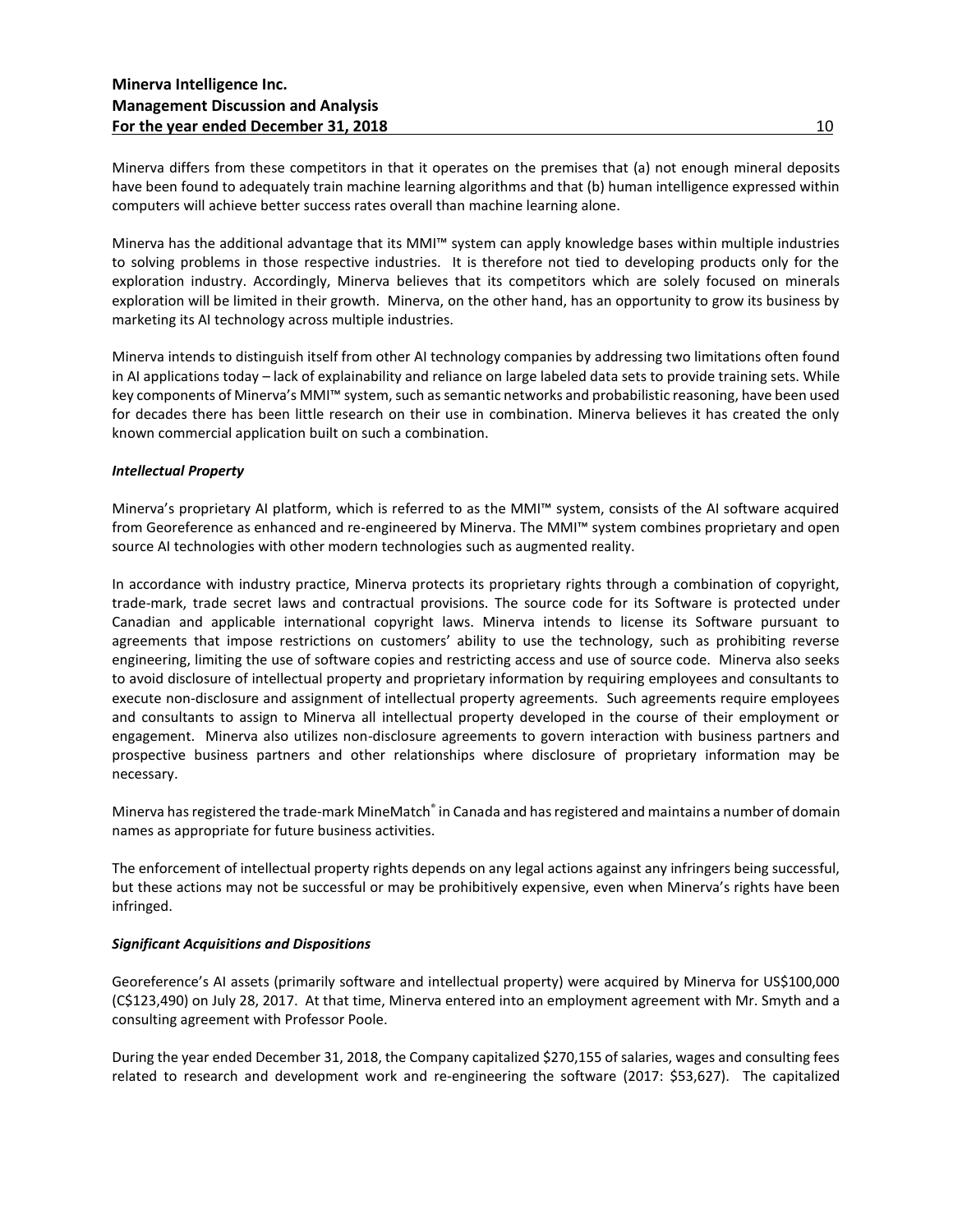acquisition cost and additional related expenditures as of December 31, 2018 were \$447,272 (2017: \$177,117), prior to recording amortization of \$22,364 (2017: \$nil).

## *Results of Operations*

## *As the Company was incorporated on May 17, 2017 as a private company, no comparative quarterly information was prepared, except as noted below.*

The following table summarizes selected financial information of the Company for the six-month period ended June 30, 2018, and the three-month periods ended September 30, 2018 and December 31, 2018.

|                      | Three-month<br>period ended | Three-month<br>period ended | Six-month<br>period ended<br>6/30/2018 |  |
|----------------------|-----------------------------|-----------------------------|----------------------------------------|--|
|                      | 12/31/2018                  | 9/30/2018                   |                                        |  |
|                      | (Unaudited)                 | (Unaudited)                 | (Audited)                              |  |
|                      | \$                          | \$                          | \$                                     |  |
|                      |                             |                             |                                        |  |
| Revenue              | 7,750                       | 20,000                      |                                        |  |
| Operating expenses   | 603,524                     | 326,906                     | 560,912                                |  |
| Other items          | 883,833                     | (114, 805)                  | (431, 974)                             |  |
| Net Income (Loss)    | (272, 853)                  | (421, 711)                  | (431, 974)                             |  |
| Current Assets       | 6,684,578                   | 6,905,443                   | 5,238,987                              |  |
| Total Assets         | 7,139,270                   | 7,379,307                   | 5,604,558                              |  |
| Total Liabilities    | 110,343                     | 106,395                     | 123,178                                |  |
| Shareholders' Equity | 7,028,927                   | 7,272,912                   | 5,481,380                              |  |
|                      |                             |                             |                                        |  |

## **Results for the year ended December 31, 2018.**

During the year ended December 31, 2018 the Company commenced client sales, generating revenue of \$27,750 (2017: \$nil). Expenses from operations were \$1,491,342 (2017: \$408,813), and the comprehensive loss for the period was \$1,126,538 (2017: \$430,611). The growth in expenses reflects the addition of staff and consultants during the period, as the Company worked to further develop and market its products. Management expects expenses to increase in future quarters as additional employees are added to further the Company's products and activities.

The most significant elements of the Company's expenses are:

- Advertising and promotion of \$24,004 has been separated from general and administrative expense due to the increasing amounts being spent on the promotion of the Company and its products to potential customers and investors;
- Amortization of \$33,455 (2017: \$4,910) reflects the amortization of computer equipment and furniture acquired, and the initial amortization of intangible assets in the year of \$22,364 (2017: \$nil);
- General and administrative expenses of \$106,071 (2017: \$30,286) includes:
	- Rent of \$64,649 (2017: \$6,064)
	- Rent recoveries from sub lessees of \$19,209 (2017: \$nil)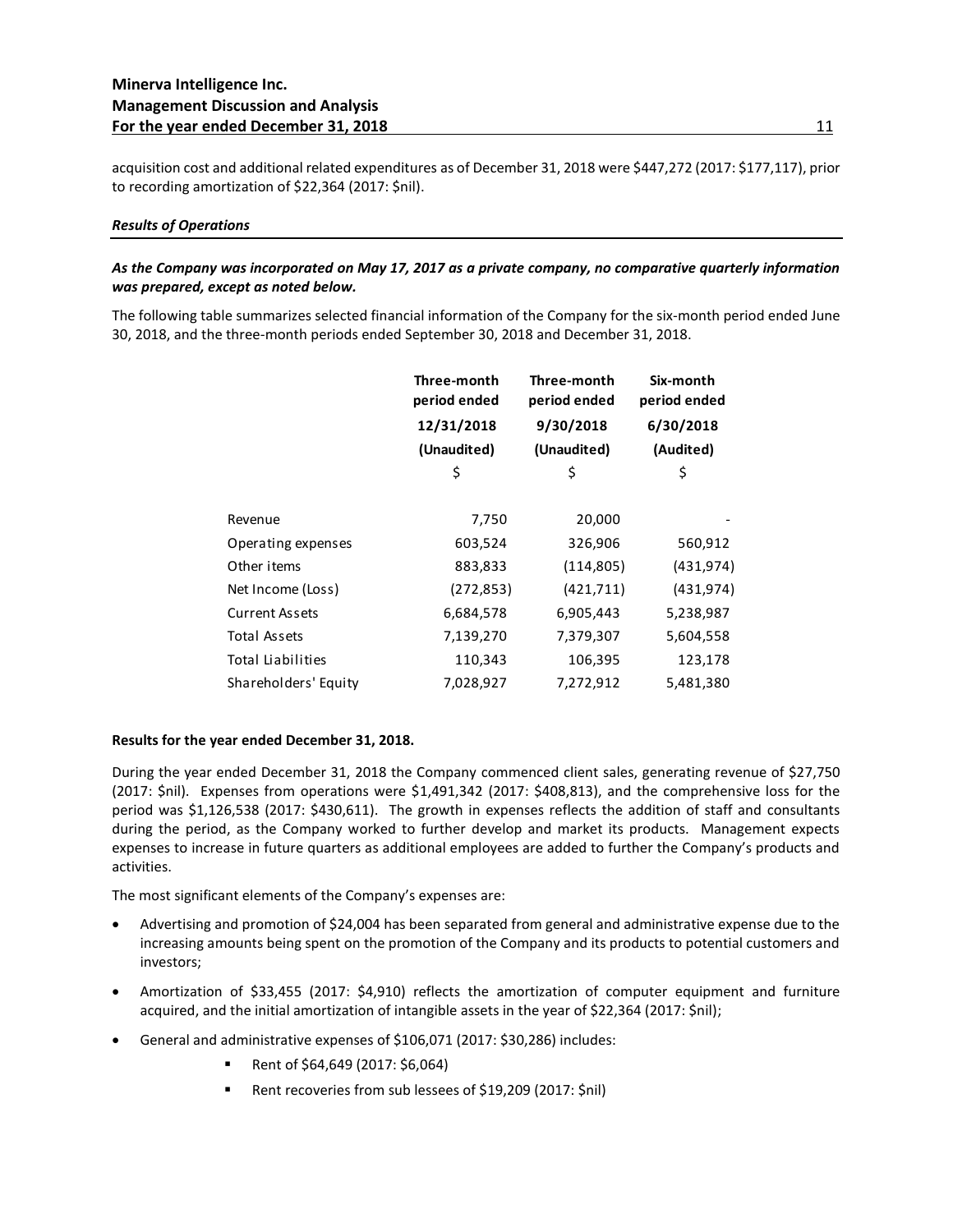- Training and courses of \$13,894 (2017: \$150)
- General administrative and office of \$46,737 (2017: \$24,072);
- Professional fees were \$714,377 (2017: \$41,208) consisting of legal, accounting, consulting and contractor expenses. \$285,844 (2017: \$nil) of consulting fees related to the Company's activities in the amalgamation with Two Owls, while \$369,936 (2017: \$28,361) of consulting expenses were incurred to advance the projects and products of the Company. The Company expects certain consultants will be converted to employees in the future, resulting in an increase in salaries and wages;
- Research and development costs of \$24,000 (2017: \$nil) were incurred due to the hiring of an outside service provider for a specific research project;
- Salaries and wages of \$322,840 (2017: \$90,622) reflects the direct cost of employees of the Company;
- Share-based compensation of \$128,114 (2017: \$207,239) resulted from the vesting of previously issued options during the year;
- Software application subscriptions of \$55,714 (2017: \$25,205) reflect the cost and timing of renewals of licensed software used by the Company in the development of products;
- Travel of \$82,767 (2017: \$9,343) was incurred to meet with clients, potential funders and strategic partners, and to attend trade shows in Canada and Europe; and
- A foreign exchange gain of \$336,954 (2017: a loss of \$21,798) was recognized during the year reflecting the volatility of the US dollar funds held by the Company. Future results will be subject to fluctuation based on balances held and converted to Canadian funds.

## **Results for the three-month period ended December 31, 2018.**

During the three-month period ended December 31, 2018 the Company recorded revenue of \$7,750 reflecting the timing of the completion of contracts. Expenses from operations were \$603,524, and the comprehensive loss for the period was \$272,853. The growth in expenses reflects the continued addition of staff and consultants during the period, as the Company worked on additional projects and product and market development. Management expects expenses to increase in future quarters as additional employees are added to further the Company's products and activities.

The most significant elements of the Company's expenses are:

- Amortization of \$25,255 as the amortization of intangible assets commenced and was added to the ongoing amortization of computer equipment and furniture;
- General and administrative expenses of \$33,071 reflects the general increase in the cost of operations of the company as discussed above;
- Professional fees were \$293,464 reflecting primarily the increased costs in the amalgamation with Two Owls as discussed above as well as the expansion of external consultant activities in product development. The Company expects certain consultants will be converted to employees in the future, resulting in an increase in salaries and wages;
- Research and development costs of \$12,000 were incurred due to the hiring of an outside service provider for a specific research project;
- Salaries and wages of \$178,343 reflects the current direct cost of employees of the Company;
- Share-based compensation of \$15,488 resulted from the vesting of previously issued options during the period;
- Software application subscriptions of \$32,820 reflects the cost and timing of renewals of licensed software used by the Company in the development of products;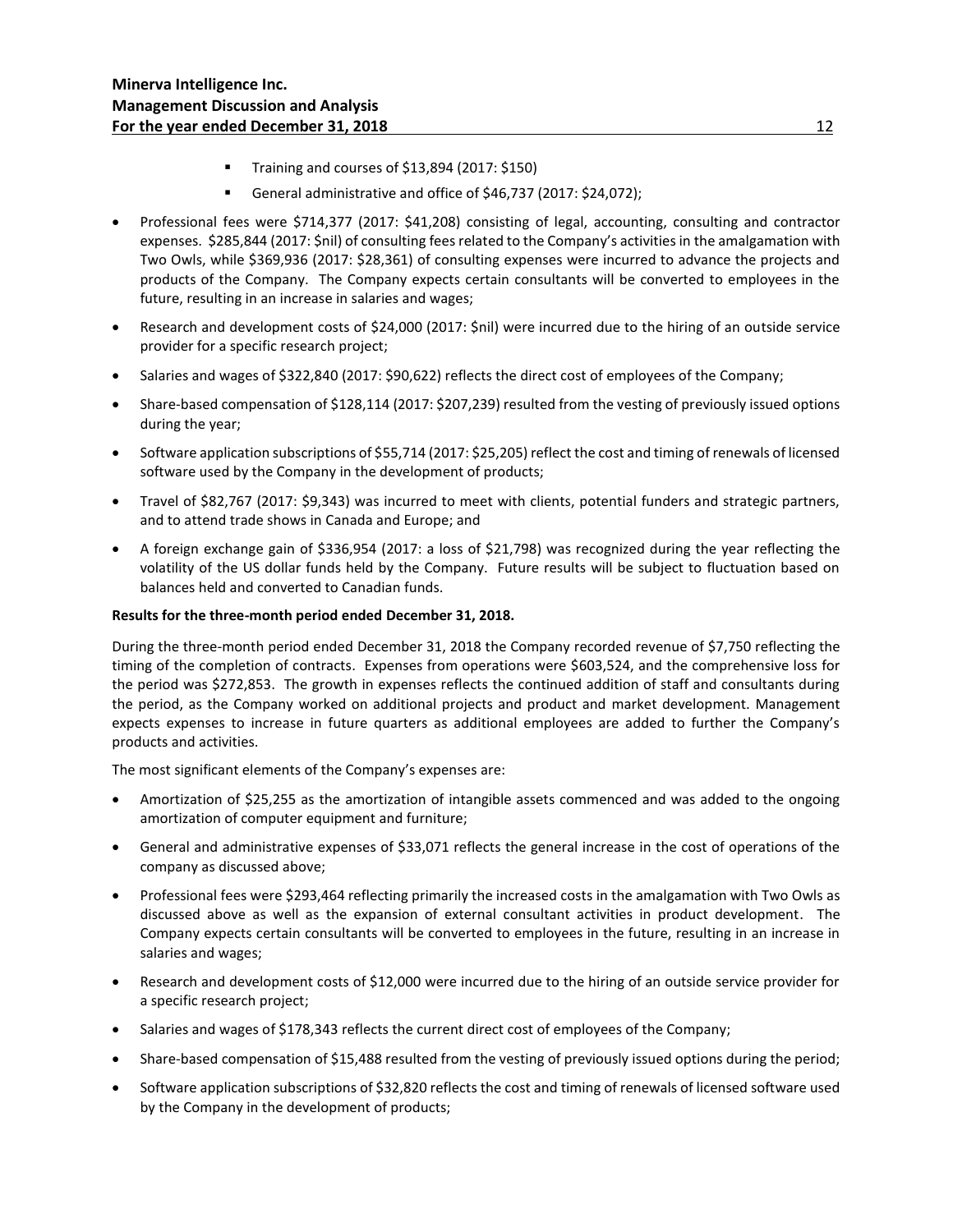- Travel of \$19,083 was incurred to meet with clients, potential funders and strategic partners, and to attend trade shows in Canada and Europe; and
- A foreign exchange gain of \$322,921 was recognized during the quarter reflecting the volatility of the US dollar funds held by the Company. Future results will be subject to fluctuation based on balances held and converted to Canadian funds.

Generally, the above expenses were higher in the three-month period ended December 31, 2018 compared to previous quarters as the Company has expanded its staffing and operations.

## **Selected Annual Information**

As the Company was incorporated on May 17, 2017, only two years of comparative annual financial results are available.

|                       | Year ended    | <b>Period from</b><br>Incorporation to<br>the Year end |  |  |
|-----------------------|---------------|--------------------------------------------------------|--|--|
|                       | 12/31/2018    | 12/31/2017                                             |  |  |
|                       | (Audited)     | (Audited)                                              |  |  |
|                       | \$            | \$                                                     |  |  |
|                       |               |                                                        |  |  |
| Revenue               | 27,750        |                                                        |  |  |
| Operating expenses    | 1,491,342     | 408,813                                                |  |  |
| Other items           | 337,054       | (21, 798)                                              |  |  |
| Net Income (Loss)     | (1, 126, 538) | (430,611)                                              |  |  |
| <b>Current Assets</b> | 6,684,578     | 1,213,837                                              |  |  |
| <b>Total Assets</b>   | 7,139,270     | 1,416,332                                              |  |  |
| Total Liabilities     | 110,343       | 39,532                                                 |  |  |
| Shareholders' Equity  | 7,028,927     | 1,376,800                                              |  |  |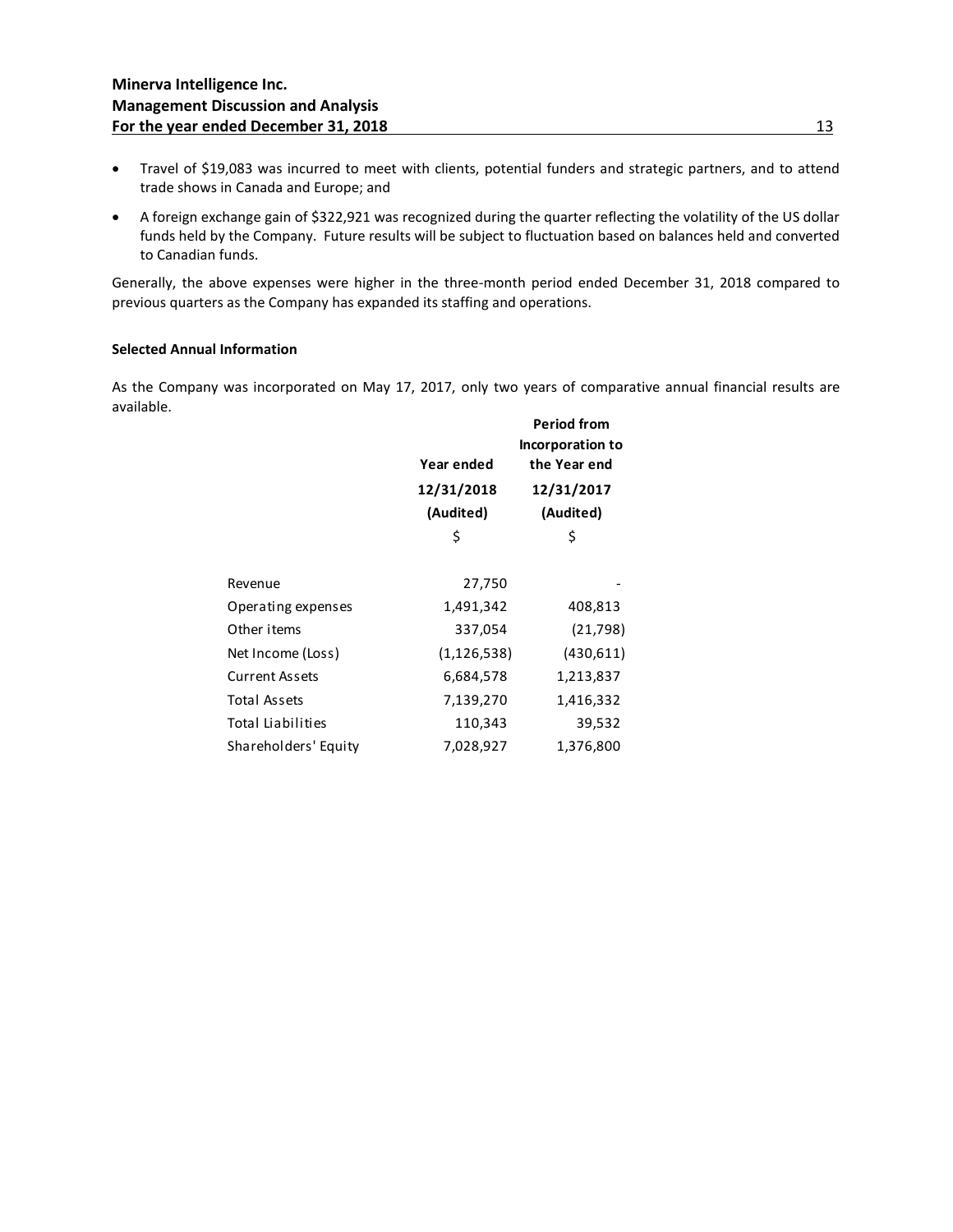## *Financing Activities*

Since the date of incorporation on May 17, 2017, Minerva has completed private placement financings which resulted in the following share issuances:

|                      | <b>Price</b><br>(US\$) | <b>Number of Shares</b> | Total<br>(US\$) |
|----------------------|------------------------|-------------------------|-----------------|
| May 17, 2017         | \$0.001                | 1                       | \$0.001         |
| June 20, 2017        | \$0.001                | 3,500,000               | 3,500           |
| July 14-28 2017      | \$1.00                 | 1,025,000               | 1,025,000       |
| Sept. 13-29, 2017    | \$1.00                 | 240,000                 | 240,000         |
| April 12-24, 2018    | \$1.00                 | 1,500,000               | 1,500,000       |
| May 10, 2018         | \$2.50                 | 20,000                  | 50,000          |
| May 24-July 12, 2018 | \$2.50                 | 870,000                 | 2,175,000       |
| Sept. 4-11, 2018     | \$2.50                 | 560,000                 | 1,400,000       |
|                      |                        | 7,715,001               | \$6,393,500     |

## *Liquidity and Capital Resources*

The Company's aggregate operating, investing and financing activities for the year ended December 31, 2018 resulted in a cash increase of \$5,421,057 (2017: \$1,174,851). As at December 31, 2018 the Company's cash balance was \$6,595,908 (2017: \$1,174,851), and the Company had working capital of \$6,574,235 (2017: \$1,174,305).

During the periods from incorporation on May 17, 2017 to December 31, 2017 and for the year ended December 31, 2018, the Company paid \$30,288 and \$15,497 respectively to acquire equipment. In addition, \$177,117 and \$270,155 was recognized as capitalized expenses related to the development of intangible assets. No other capital expenditures were incurred.

#### *Transactions with Related Parties*

Key management personnel include those persons having authority and responsibility for planning, directing and controlling the activities of the Company as a whole. The Company has determined that key management personnel consist of executive and non-executive members of the Company's Board of Directors and corporate officers. The remuneration of key management personnel during the periods ended September 30, 2018 and December 31, 2017 was as follows:

|                                  | <b>Period ended</b> |              |  |              |
|----------------------------------|---------------------|--------------|--|--------------|
|                                  |                     | December 31, |  | December 31, |
|                                  | 2018                |              |  | 2017         |
| Salaries and wages - expensed    |                     | 94.455       |  | 54,234       |
| Salaries and wages - capitalized |                     | 40,462       |  |              |
| Professional fees - expensed     |                     | 36,000       |  | 16,500       |
| Share-based compensation         |                     | 128,114      |  | 207,239      |
|                                  |                     | 299.031      |  | 277.973      |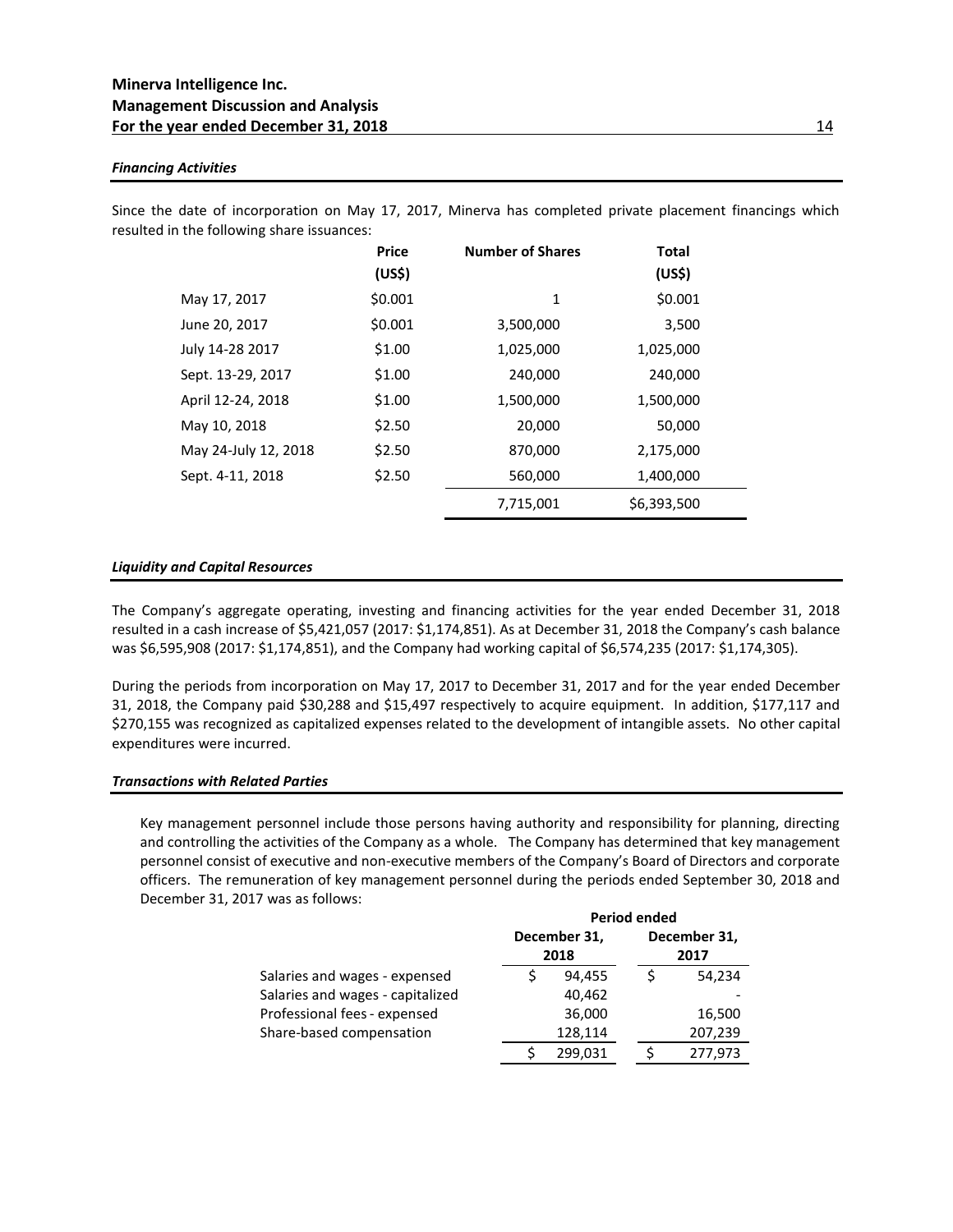As at December 31, 2018 accounts payable and accrued liabilities included:

- \$nil (December 31, 2017 \$10,313) owing to Clinton Smyth, the CEO of the Company;
- \$3,000 (December 31, 2017 \$nil) owing to David Poole, a director of the Company;
- \$5,130 (December 31, 2017 \$nil) owing to Newgrange Professional Corporation, a company controlled by Michael Campbell, a director of the Company for professional services; and
- \$10,658 (December 31, 2017 \$nil) owing to Codeplan Consulting Corp., a company controlled by Chris Ahern, the Chief Operating Officer of the Company.
- \$16,950 (December 31, 2017 \$nil) owing to Griffis International Ltd., a company controlled by Tom Griffis, the Chairman of the Company.

## *Other related parties*

Other related parties include companies controlled by key management personnel and a close family member of an executive of the Company. The remuneration of other related parties during the periods ended December 31, 2018 and 2017 was as follows:

|                                 | <b>Period ended</b> |              |  |              |
|---------------------------------|---------------------|--------------|--|--------------|
|                                 |                     | December 31, |  | December 31, |
|                                 |                     | 2018         |  | 2017         |
| Salaries and wages - expensed   |                     |              |  | 8,700        |
| Professional fees - expensed    |                     | 202,635      |  |              |
| Professional fees - capitalized |                     | 52,044       |  | 35,200       |
| General and administrative      |                     |              |  | 1,000        |
|                                 |                     | 254.679      |  | 44.900       |

Professional fees– capitalized consists of amounts capitalized to intangible asset development.

As at December 31, 2018 accounts payable and accrued liabilities included \$32,738 (December 31, 2017 - \$nil) owing to other related parties. Amounts due to related parties, including amounts due to key management personnel, at December 31st are unsecured and interest free.

## *Off Balance Sheet Arrangements*

To the best of management's knowledge, there are no off-balance sheet arrangements that have, or are reasonably likely to have, a current or future effect on the results of operations or financial condition of the Company.

## *Critical Accounting Estimates*

The preparation of these financial statements requires management to make judgments and estimates and form assumptions that affect the reported amounts of assets and liabilities at the date of the financial statements and reported amounts of expenses and gains or losses during the reporting period. On an ongoing basis, management evaluates its judgments and estimates in relation to assets, liabilities and expenses, gains and losses. Management uses historical experience and various other factors it believes to be reasonable under the given circumstances as the basis for its judgments and estimates. Actual outcomes may differ from these estimates under different assumptions and conditions.

Estimates and assumptions that have the most significant effect on the amounts recognized in these financial statements include: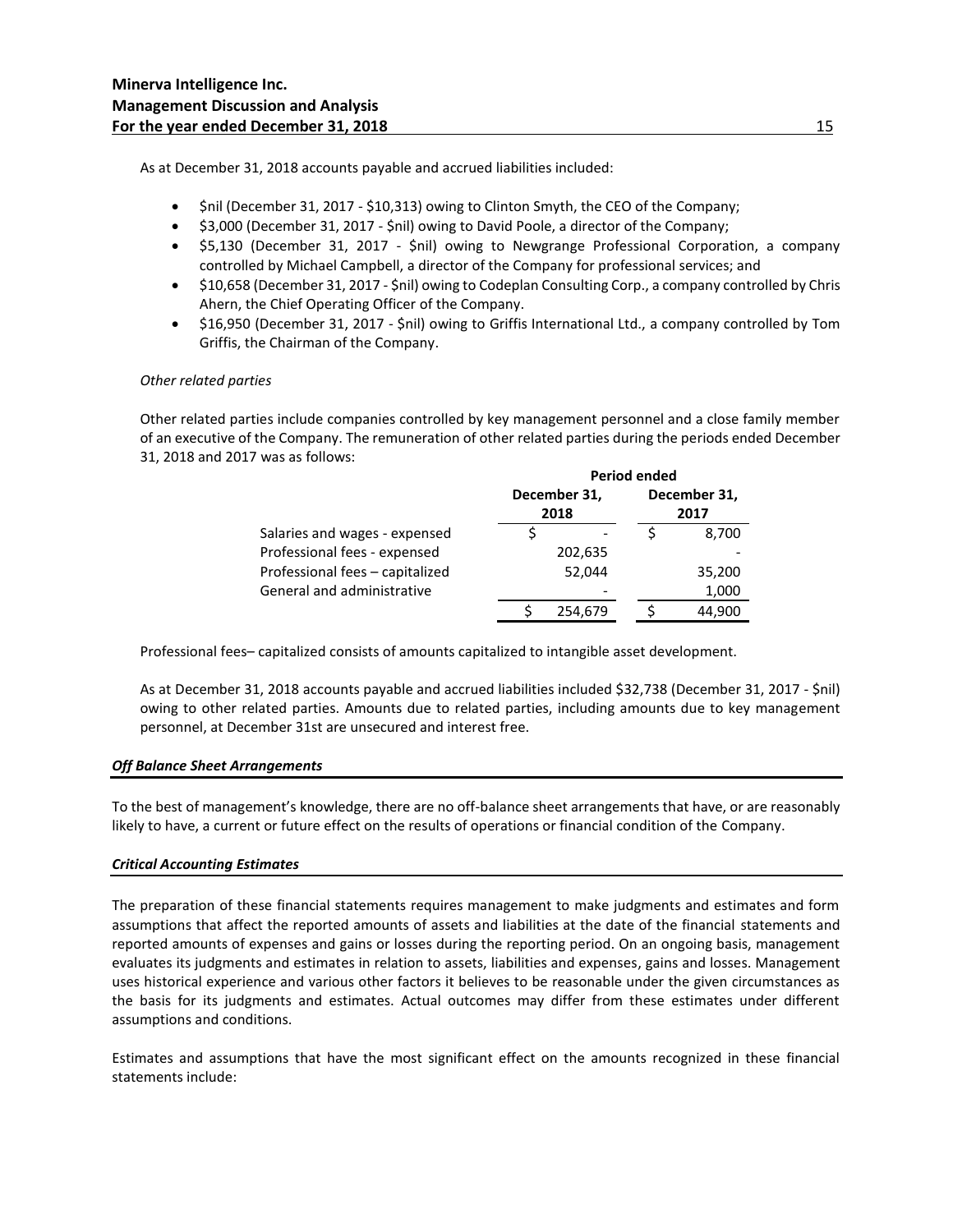## *Deferred tax assets*

Deferred tax assets, including those arising from un-utilized tax losses, require management to assess the likelihood that the Company will generate sufficient taxable earnings in future periods in order to utilize recognized deferred tax assets. Assumptions about the generation of future taxable profits depend on management's estimates of future cash flows. In addition, future changes in tax laws could limit the ability of the Company to obtain tax deductions in future periods. To the extent that future cash flows and taxable income differ significantly from estimates, the ability of the Company to realize the net deferred tax assets recorded at the reporting date could be impacted.

## *Economic recoverability and probability of future economic benefits of intangible assets and amortization*

Management has determined that intangible asset costs incurred which were capitalized may have future economic benefits and may be economically recoverable. Management uses several criteria in its assessments of economic recoverability and probability of future economic benefits including anticipated cash flows and estimated economic life. The amortization expense related to intangible assets will be determined using estimates relating to the useful life of the intangible assets. The assets are not yet in use and therefore no amortization has been taken to date.

Judgments that have the most significant effect on the amounts recognized in these financial statements include:

## *Determination of functional currency*

The functional currency of the Company is the currency of the primary economic environment in which it operates. Determination of the functional currency may involve certain judgments to determine the primary economic environment. The functional currency may change if there is a change in events and conditions which determine the primary economic environment.

## *Capitalization and expensing of R&D on intangible assets*

Intangible assets consist of costs incurred to acquire and develop the Company's software to earn revenue with respect to the Company's business operations. Development costs are capitalized in accordance with International Accounting Standard ("IAS") 38, Intangible Assets, and accordingly are recognized when the Company can demonstrate (i) the technical feasibility of completing the asset, (ii) the intention to complete and use or sell the asset, (iii) the ability to use or sell the asset, (iv) how the asset will generate probable future economic benefits, (v) the availability of adequate technical, financial and other resources to complete the platform development and to use or sell the asset, and (vi) ability to reliably measure the expenditure attributable to the asset during its development. Costs that do not meet these criteria are considered research costs and are expensed as incurred. Intangible assets are carried at cost less accumulated amortization and impairment losses, if any. The Company reviews the intangible assets for amortization and impairment each reporting period. During the year ended December 31, 2018 the Company commenced using the assets with its clients on a limited basis while continuing to enhance and develop the software. Accordingly, during the last quarter of 2018, the Company commenced amortization of the software over a period of five years.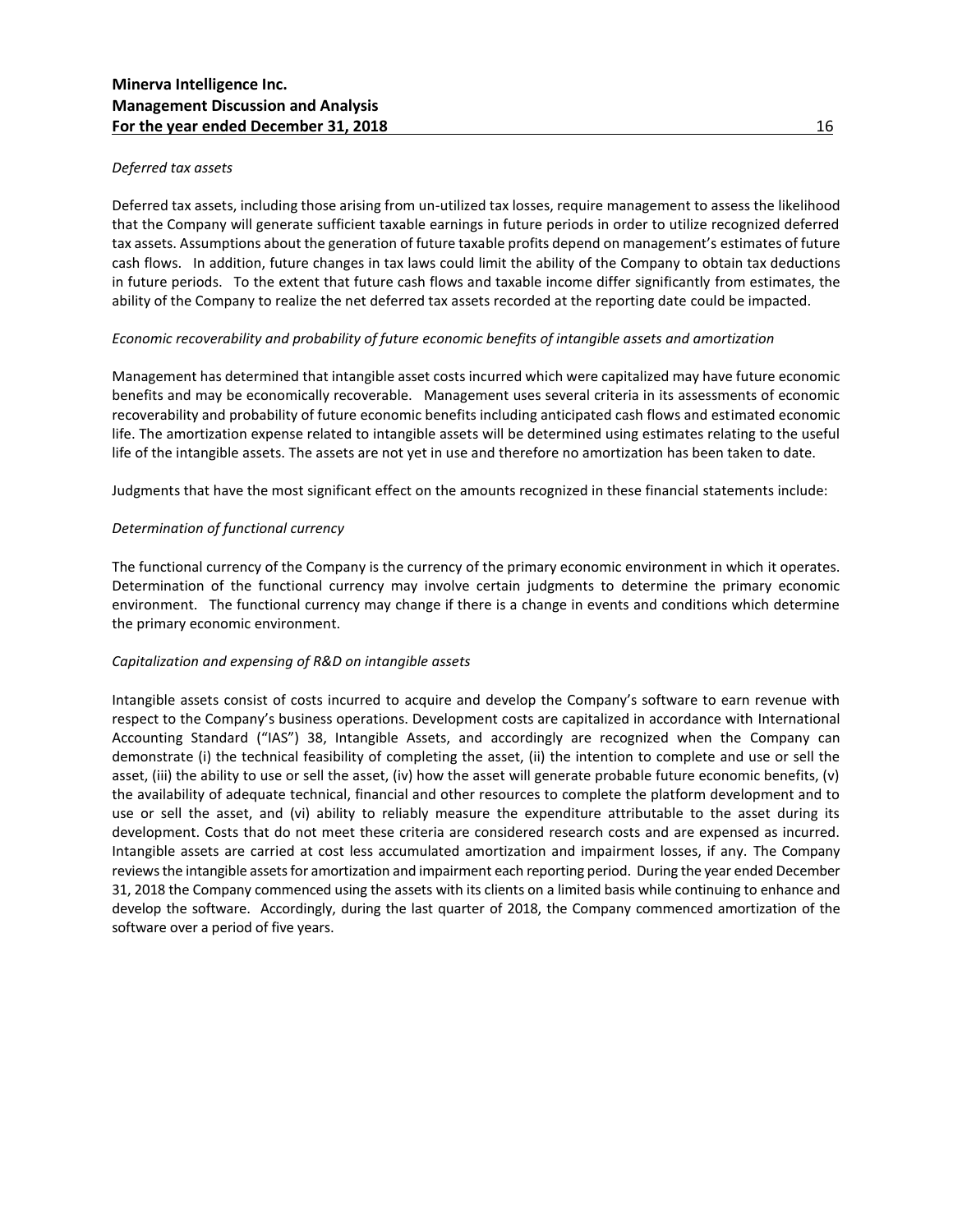## *Changes in Accounting Policies*

During the periods from incorporation on May 17, 2017 to December 31, 2017 and for the year ended December 31, 2018, the Company applied the accounting policies referred to in Note 3 to the audited financial statements on a consistent basis with the previous year. The reader is referred to those notes for a detailed discussion of the Company's accounting policies.

Numerous new standards, amendments and interpretations to existing standards have been issued but are not yet effective. Below is the list of new standards that are likely to be relevant to the Company:

> **.** IFRS 16 New accounting standard that replaces IAS 17, IFRIC 4, SIC 15, and SIC 27 for the recognition, measurement, presentation, and disclosure of leases for both the lessee and lessor (effective for annual periods beginning on or after January 1, 2019).

The Company has not early adopted this standard, however due to the renewal of the office lease by the Company, it is expected to have a material impact on the results and financial position of the Company when the standard is adopted.

The Company has adopted IFRS 9 (Financial Instruments) and IFRS 15 (Revenue from Contracts with Customers) in the current period, however adoption does not have any impact on the financial statements for the period ended December 31, 2017 and 2018.

## *Financial Instruments*

The Company is exposed to various financial risks resulting from its operations. The Company's management manages financial risks. The Company does not enter into financial instruments agreements, including derivative financial instruments for speculative purposes. The Company's main financial risk exposures and its financial policies are as follows:

a) Credit risk

Credit risk is the risk that one party to a financial instrument will cause a financial loss for the other party by failing to discharge an obligation. The Company's cash, accounts receivable and balance due from related party are exposed to credit risk, with the carrying values being the Company's maximum exposure. The Company's cash consists of bank balances and funds held in the Company's lawyer's trust account. Management believes the Company's exposure to credit risk is small.

b) Liquidity risk

Liquidity risk is the risk that the Company will encounter difficulty in meeting obligations associated with financial liabilities. The Company's accounts payable and accrued liabilities are all current and due within 90 days of the statement of financial position date. The Company seeks to ensure that it has sufficient capital to meet short term financial obligations after taking into account its operating obligations and cash on hand.

c) Market risk

Market risk is the risk of loss that may arise from changes in market factors such as interest rates, foreign exchange rates, and equity prices.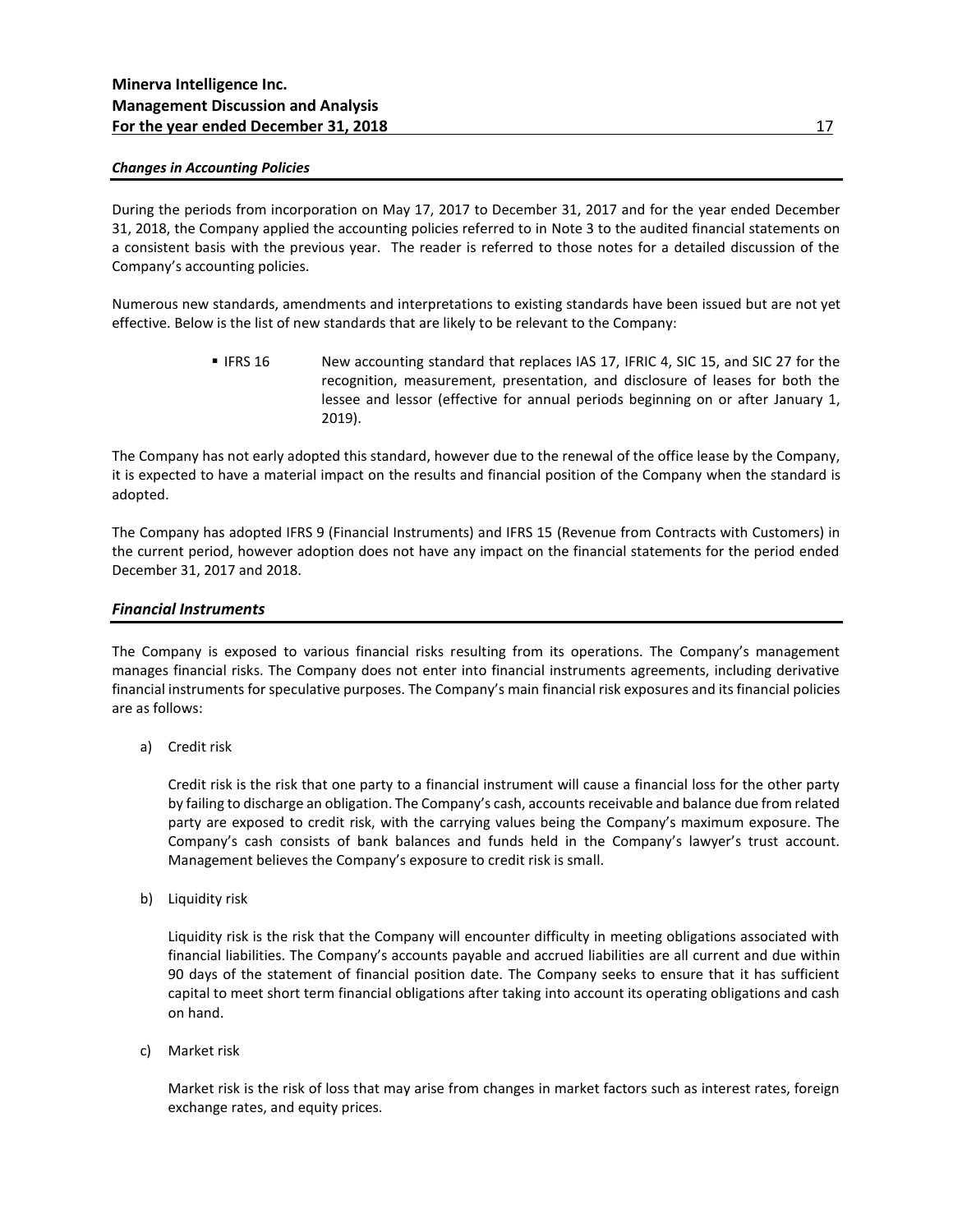#### *i) Interest rate risk*

Interest rate risk is the risk that the fair value or future cash flows of a financial instrument will fluctuate because of changes in market interest rates. The Company is not exposed to significant interest rate risk as cash only comprised bank balances and trust account balances as of December 31, 2018 and 2017. The amount due from related party bears no interest. The Company had no interest rate swaps or financial contracts in place as at or during the years ended December 31, 2018 and 2017.

## *ii) Foreign exchange risk*

Foreign exchange risk is the risk that the fair value or future cash flows of a financial instrument will fluctuate because of changes in foreign exchange rates. The Company is exposed to foreign exchange risk as it engages in transactions in other foreign currencies, from time to time. As at December 31, 2018, the Company held US cash of \$4,804,051, converted to CAD at a rate of 1.3642. A 10% change in the foreign exchange rate would have an impact on profit or loss of \$480,405.

#### *iii) Price risk*

Equity price risk is defined as the potential adverse impact on the Company's earnings due to movements in individual equity prices or general movements in the level of the stock market. The Company does not have any financial instruments which are exposed to this risk.

#### *Outstanding Share Data*

As at December 31, 2018 and the Report Date, the following table summarizes the outstanding share capital of the Company:

|                      | December 31, 2018 | <b>Report Date</b> |
|----------------------|-------------------|--------------------|
| <b>Common Shares</b> | 7,715,001         | 7,715,001          |
| <b>Stock Options</b> | 390,000           | 390,000            |
| Total, Fully Diluted | 8,105,001         | 8,105,001          |
|                      |                   |                    |

## *Risks and Uncertainties*

An investment in the Company's shares should be considered highly speculative due to the nature of the Company's business and the present stage of its development. In evaluating the Company and its business, the Reader should carefully consider the following risk factors in addition to the other information contained in this management discussion and analysis. These risk factors are not a definitive list of all risk factors associated with the Company. It is believed that these are the factors that could cause actual results to be different from expected and historical results. Investors should not rely upon forward-looking statements as a prediction of future results.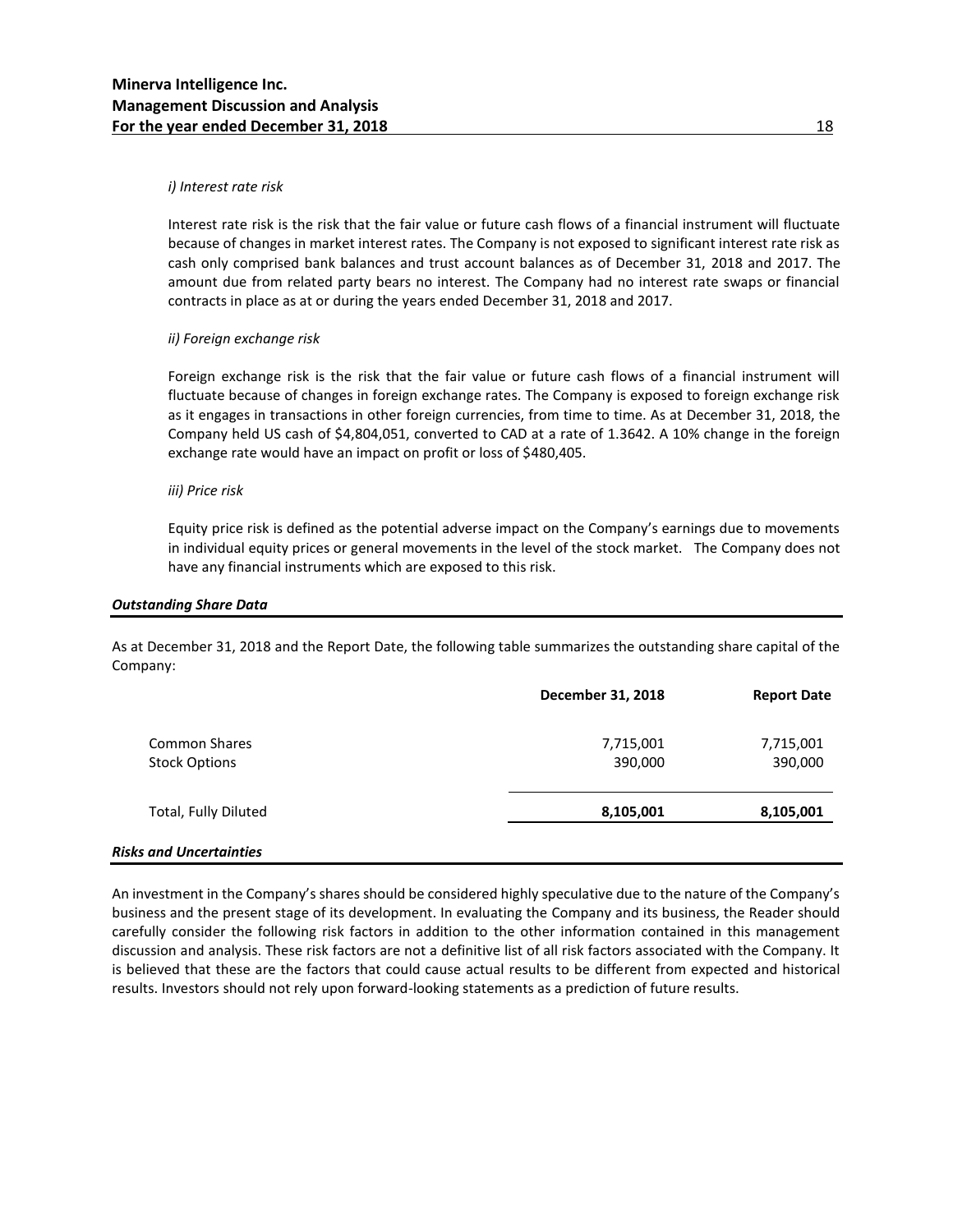## **Business Model**

The industry in which the Company operates is characterized by rapidly-changing Internet media, evolving industry conditions and standards, and changing user and client demands. Any evaluation of the Company's business and its prospects must be considered in light of these factors and the risks and uncertainties often encountered by companies in an evolving industry.

Some of these risks and uncertainties relate to the Company's ability to maintain and expand client relationships and respond effectively to competition and potential negative effects of competition on profit margins. If the Company is unable to address these risks, its business, results of operations and prospects could suffer.

#### **Technological Change**

The Company operates in business segments that are entirely dependent on technology. As such, technological change will impact the ability of the Company to expand and grow its business and will also affect the costs and expenses incurred by the Company, including capital requirements. The artificial intelligence market continues to experience rapid technological change. There is a risk that new technologies and standards may render the Company's software applications obsolete. The Company may be required to invest significant capital in new technology and software development to remain competitive. Failure to do so may adversely affect demand for the Company's products and services.

## **Significant future capital requirements, future financing risk and dilution**

No assurances can be provided that the Company's financial resources will be sufficient for its future needs. Revenues from current operations are insufficient to meet the Company's expected capital requirements. As such, the Company may be required to undertake future financings which may be in the form of a sale of equity or debt secured by assets. No assurances can be made that the Company will be able to complete any financing arrangements or that the Company will be able to obtain the capital that it requires. In addition, the Company cannot provide any assurances that any future financings will be obtained on terms that are commercially favourable to the Company.

Any such sale of Company shares, or other securities will lead to further dilution of the equity ownership of existing shareholders. Additionally, options and warrants or other conversion rights issued or granted by the Company may adversely affect future equity offerings, and the exercise of those options and warrants may have an adverse effect on the value of the Company shares. If any such options, warrants or conversion rights are exercised at a price below the then current market price, if any, then (i) the market price of the Company shares could decrease, and (ii) shareholders may experience dilution of his or her investment. The issuance of Company shares in the future will result in a reduction of the book value and market price of the then outstanding Company shares. If any such additional Company shares are issued such issuances will result in a reduction in the proportionate ownership and voting power of all current shareholders. Further, such issuance may result in a change of control of the Company.

A prolonged decline in the price of the Company shares could result in a reduction in the liquidity of the Company shares and a reduction in the Company's ability to raise capital. As a significant portion of the Company's operations will probably be financed through the sale of equity securities a decline in the price of the Company shares could be especially detrimental to liquidity.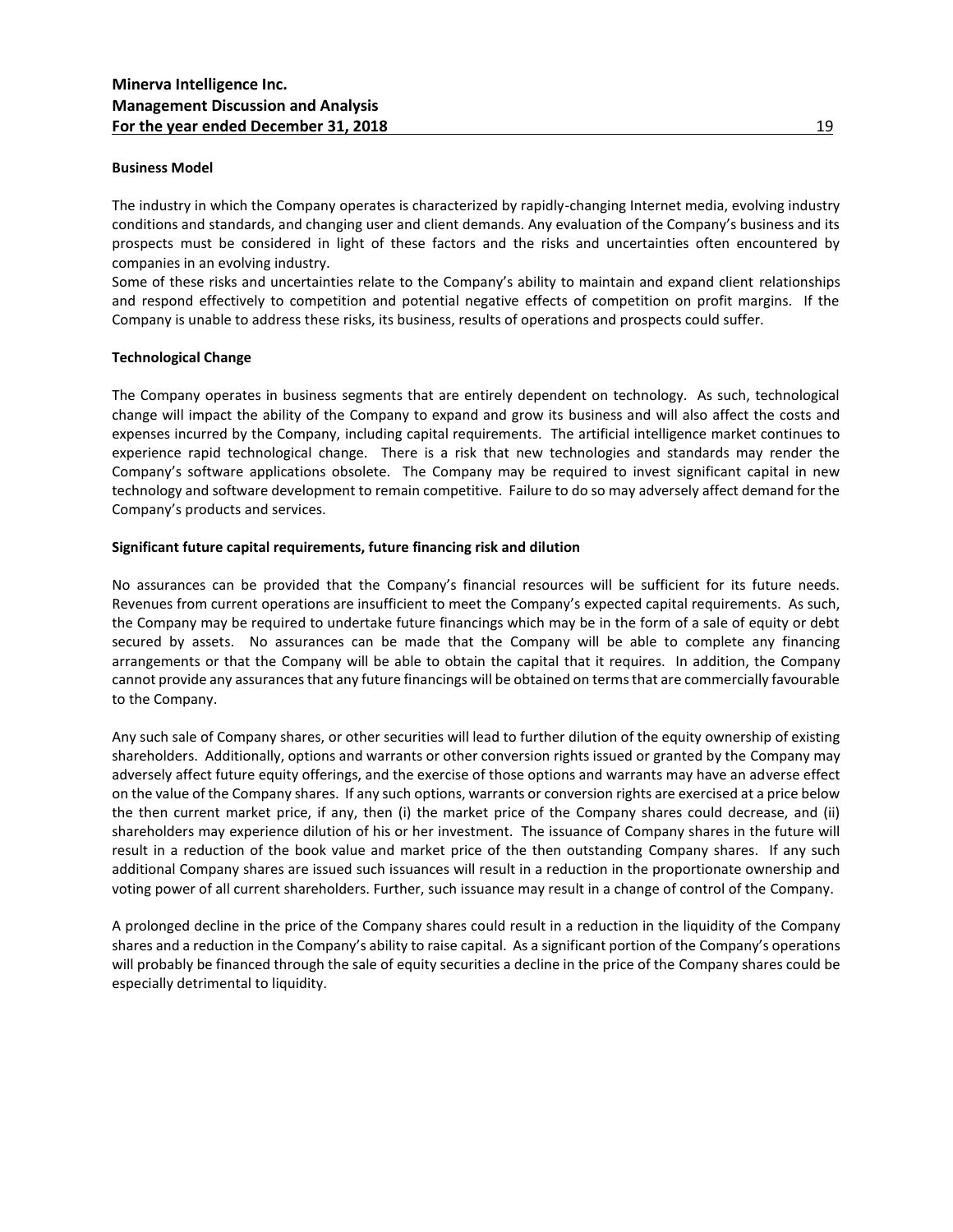## **Share price volatility and liquidity**

There is no market for the Company's shares, and there is no assurance a market may be created for the Company's shares.

Should a market be established for the Company's shares, the trading price may increase or decrease in response to a number of events and factors, both known and unknown. In addition, the market price of the Company shares will be affected by many variables not directly related to the Company's success and will therefore not be within the Company's control, including other developments that affect the market for all software and/or AI sector securities, the breadth of the public market for the common shares, and the attractiveness of alternative investments. The effect of these and other factors could cause the Company's share price to be volatile in the future.

The market price for the Company shares may also be affected by the Company's ability to meet or exceed expectations of analysts or investors. Any failure to meet these expectations, even if minor, may have a material adverse effect on the market price of the Company shares.

#### **Limited Operating History**

Minerva is in the early stage of development and has a limited history of operations in the AI sector. The Company will be subject to many risks common to start-up enterprises and its viability must be viewed against the background of the risks, expenses and problems frequently encountered by companies in the early stages of development in new and rapidly evolving markets such as the AI industry. This includes under-capitalization, cash shortages, limitations with respect to personnel, lack of revenues and financial and other resources. There is no assurance that the Company will develop its business profitably, and the likelihood of success of the Company must be considered in light of its early stage of operations. There is no assurance that the Company will be successful in achieving a return on shareholders' investment.

#### **Management of Growth**

The Company may be subject to growth-related risks including pressure on its internal systems and controls. The Company's ability to manage its growth effectively will require it to continue to implement and improve its operational and financial systems and to expand, train and manage its employee base. The inability of the Company to deal with this growth could have a material adverse impact on its business, operations and prospects. While management believes that the Company has made the necessary investments in infrastructure to process anticipated volume increases in the short term, the Company anticipates it may experience growth in the number of its employees and the scope of its operating and financial systems, resulting in increased responsibilities for the Company's personnel, the hiring of additional personnel and, in general, higher levels of operating expenses. In order to manage its current operations and any future growth effectively, the Company will also need to continue to implement and improve its operational, financial and management information systems and to hire, train, motivate, manage and retain its employees. There can be no assurance that the Company will be able to manage such growth effectively, that its management, personnel or systems will be adequate to support the Company's operations or that the Company will be able to achieve the increased levels of revenue commensurate with the levels of operating expenses associated with this growth.

## **Negative cash flow and absence of profits**

Minerva has not earned any profits to date and there is no assurance that it will earn any profits in the future, or that profitability, if achieved, will be sustained. The success of the Company will ultimately depend on its ability to generate revenues from operations. There is no assurance that any future revenues will be sufficient to generate the required funds to develop the Company's business.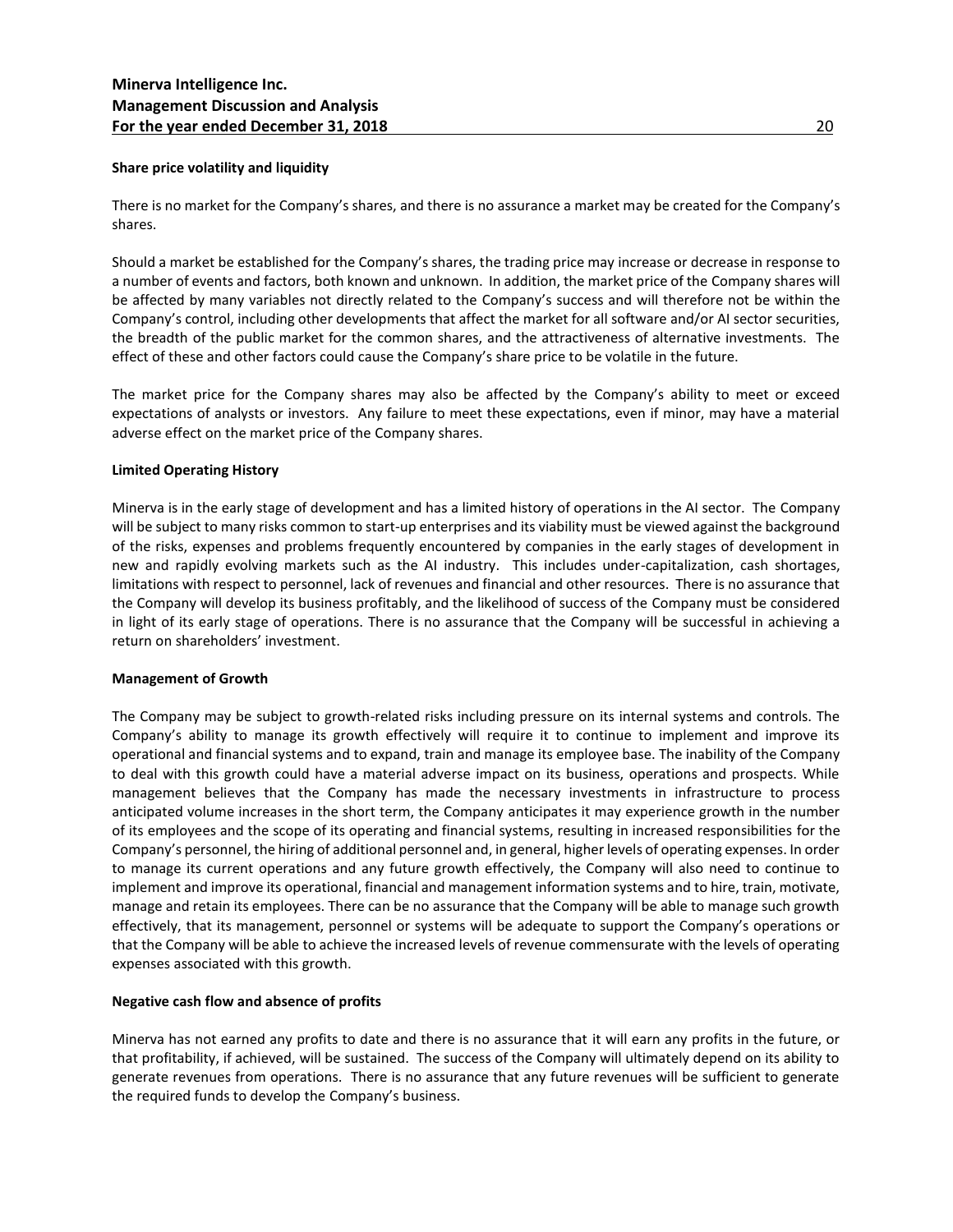## **Regulatory requirements**

The Company may be affected in varying degrees by government policies and regulations. Changes in government, regulations and policies and practices, beyond the control of the Company, could have an adverse impact on its future cash flows, earnings, results of operations and financial condition.

## **Protection of intellectual property rights**

The future success of the Company's business will be dependent upon the intellectual property rights surrounding certain technology held by Minerva, including trade secrets, know-how and technological innovation. The Company's failure to protect its intellectual property could harm its ability to compete effectively. The Company is highly dependent on its ability to protect its proprietary technology. It intends to protect its rights vigorously; however, there can be no assurance that these measures will, in all cases, be successful. Enforcement of its intellectual property rights may be difficult. Also, competitors could independently develop technologies that are perceived to be substantially equivalent or superior to the Company's technologies. The Company may be subject to claims of intellectual property infringement. Other companies may claim that Minerva infringes their intellectual property, which could materially increase costs and materially harm the Company's ability to generate future revenue and profits. Although the Company does not believe that its products infringe on the rights of third parties, third parties may assert infringement claims against it in the future. Although most of Minerva's technology is proprietary in nature, it does rely to a limited extent on third party software.

#### *Reliance on computer systems*

The Company's information technology and internal infrastructure is susceptible to damage from computer viruses, unauthorized access, natural disasters, terrorism, war and telecommunication and electrical failures. Significant disruption to the availability of information technology and internal infrastructure could cause delays in research and development work. The Company would incur liability and development of products would be delayed if any disruption or security breach were to result in a loss of, or damage to, the Company's data. Additionally, the Company may rely on cloud service providers. Any outages or changes related to these cloud services and service providers may cause disruption to development and services at the Company.

#### **Product liability exposure**

The Company faces an inherent business risk of exposure to product liability and other claims in the event that the development or use of its technology or prospective products is alleged to have resulted in adverse effects. While the Company has taken, and will continue to take, what it believes are appropriate precautions, there can be no assurance that it will avoid significant liability exposure. A product liability claim could have a material adverse effect on the Company's business, financial condition and results of operations.

#### **Management experience and dependence on key personnel and employees**

The Company's success is currently largely dependent on the performance of the Company's directors and officers. The experience of these individuals is a factor which will contribute to the Company's continued success and growth. The Company will initially be relying on its board members and executive officers, as well as independent consultants and advisors, for most aspects of its business. The amount of time and expertise expended on the Company's affairs by each of the Company's management team and the Company's directors will vary according to the Company's needs. The loss of any of these individuals could have a material detrimental impact on the Company's business. The Company does not intend to acquire any key man insurance policies and there is, therefore, a risk that the death or departure of any key member of management, a director, or employee or consultant, could have a material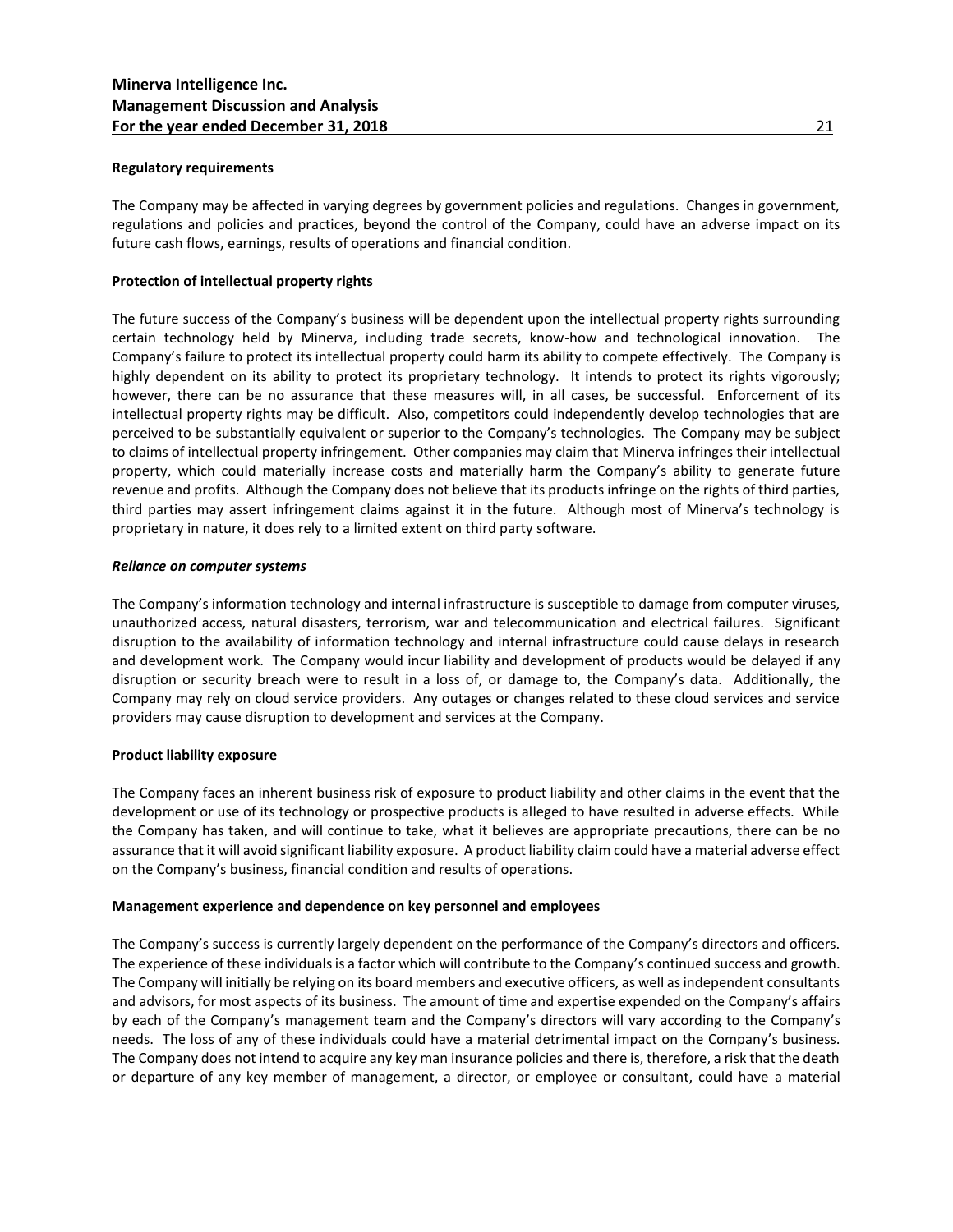adverse effect on the Company's business, operations and financial condition. Investors who are not prepared to rely on the Company's management team should not invest in the Company's securities.

The management of the Company has limited history of past performance in managing a software and AI company, and the past performances of management in other positions are no indication of their ability to successfully manage the Company. If the experience of management is inadequate or unsuitable to manage the Company, the operations of the Company may be adversely affected.

## **Competition**

The Company will face competition from other companies, some of which can be expected to have longer operating histories and more financial resources and experience than the Company. Increased competition by larger and better financed competitors could materially and adversely affect the business, financial condition and results of operations of the Company. There are other entities investing in the AI technology space and the Company expects this sector to grow. These companies may have an advantage and may have developed a more efficient operational or investment model. The Company may not have sufficient resources to continue on a competitive basis which could materially and adversely affect the business, financial condition and results of operations of the Company.

To remain competitive, the Company will continue to invest in software development. Should competitors introduce new services/software embodying new technologies, the Company's technology may become obsolete and require substantial resources to compete successfully in the market for software and technology services.

## **Exchange Rate**

The reporting and functional currency of the Company is the Canadian Dollar. A significant portion of the Company's anticipated future revenues and expenses may be in foreign currencies, such as the United States Dollar or the Euro. Future fluctuations in the value of the Canadian Dollar relative to these currencies will likely have a material impact on the Company's overall financial results. Appreciation of the Canadian dollar will potentially affect revenues and expenses.

## **Conflicts of interest**

Certain of the Company's directors and officers are, and may continue to be, involved in the AI industry through their direct and indirect participation in corporations, partnerships or joint ventures which are potential competitors of the Company. Situations may arise in connection with potential acquisitions or opportunities where the other interests of these directors and officers may conflict with the Company's interests. Directors and officers of the Company with conflicts of interest will be subject to and must follow the procedures set out in applicable corporate and securities legislation, regulations, rules and policies.

## **Employee recruitment**

Recruiting and retaining qualified personnel is critical to the success of the Company. The number of persons skilled in software development (and AI in particular) and marketing is limited and competition for such persons is intense. As the Company**'**s business activity grows, the Company will require additional key executive, technical, operational, and administrative personnel. There can be no assurance that the Company will be successful in attracting, training and retaining qualified personnel. If the Company is not successful in attracting and training qualified personnel, the efficiency of its operations could be affected, which could have a material adverse effect on the Company**'**s results of operations and profitability.